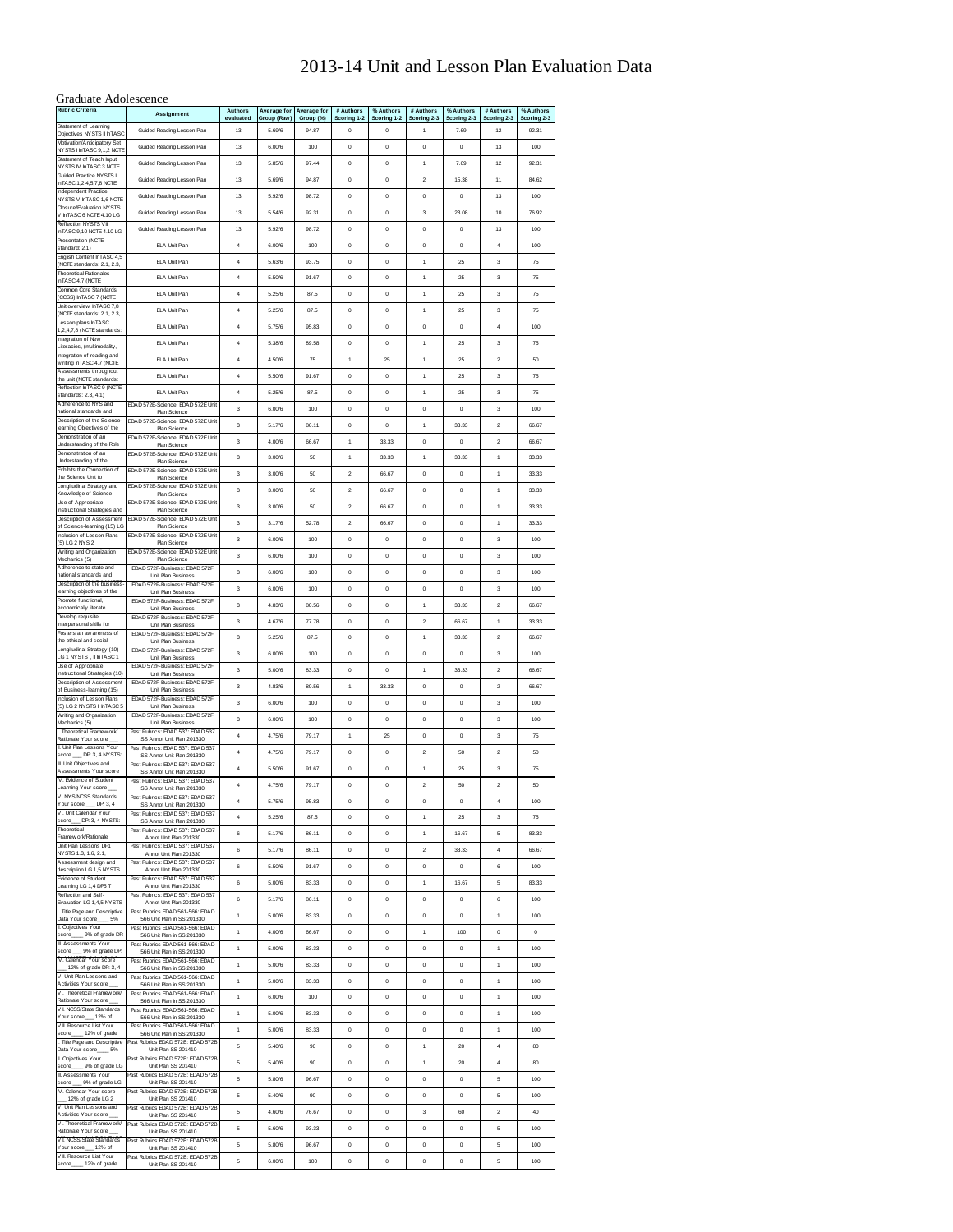#### Graduate Childhood

| <b>Rubric Criteria</b>                                             | Assignment            | <b>Authors</b><br>evaluated | Average for<br>Group (Raw) | Average for<br>Group (%) | # Authors<br>Scoring 1-2 | % Authors<br>Scoring 1-2 | # Authors<br>Scoring 2-3 | % Authors<br>Scoring 2-3 | # Authors<br>Scoring 2-3 | % Authors<br>Scoring 2-3 |
|--------------------------------------------------------------------|-----------------------|-----------------------------|----------------------------|--------------------------|--------------------------|--------------------------|--------------------------|--------------------------|--------------------------|--------------------------|
| Rationale LG 1 InTASC 4                                            | Guided Rding Less Pln | 10                          | 5.80/6                     | 96.67                    | $\pmb{0}$                | 0                        | $\mathbf{1}$             | 10                       | 9                        | 90                       |
| Standards LG 1,2 InTASC                                            | Guided Rding Less Pln | 10                          | 5.85/6                     | 97.5                     | 0                        | 0                        | $\mathbf{1}$             | 10                       | 9                        | 90                       |
| Objectives LG 2,5 InTASC                                           | Guided Rding Less Pln | 10                          | 5.80/6                     | 96.67                    | $\pmb{0}$                | $\mathbf 0$              | 0                        | 0                        | 10                       | 100                      |
| 6<br>Assessment LG 2,5                                             | Guided Rding Less Pln | 10                          | 5.80/6                     | 96.67                    | $\pmb{0}$                | 0                        | 0                        | $\pmb{0}$                | 10                       | 100                      |
| InTASC 6<br>Anticipatory Set LG 2                                  | Guided Rding Less Pln | 10                          | 5.90/6                     | 98.33                    | $\pmb{0}$                | 0                        | 0                        | 0                        | 10                       | 100                      |
| InTASC <sub>7</sub><br>Sequence of Instruction                     | Guided Rding Less Pln | 10                          | 5.70/6                     | 95                       | 0                        | 0                        | 0                        | 0                        | 10                       | 100                      |
| LG 2 InTASC 7,8                                                    |                       | 10                          |                            |                          | $\mathsf 0$              | $\pmb{0}$                | $\mathbf{1}$             | 10                       | 9                        | 90                       |
| Closure LG 2 InTASC 7,8<br>Adaptations/Modifications               | Guided Rding Less Pln |                             | 5.60/6                     | 93.33                    |                          | $\mathbf 0$              |                          |                          |                          |                          |
| LG 2,3 InTASC 2,7,8                                                | Guided Rding Less Pln | 10                          | 5.70/6                     | 95                       | $\pmb{0}$                |                          | $\mathbf{1}$             | 10                       | 9                        | 90                       |
| Mechanics<br>Rationale LG 1 NYSTS 1                                | Guided Rding Less Pln | 10                          | 5.80/6                     | 96.67                    | $\pmb{0}$                | 0                        | 0                        | 0                        | 10                       | 100                      |
| InTASC 1.2 ACEI 1<br>Standards NYSTS 2 LG 1                        | Prim Source Less Plan | 28                          | 5.18/6                     | 86.31                    | 0                        | 0                        | 5                        | 17.86                    | 23                       | 82.14                    |
| InTASC 4 ACEI 2.4<br>Objectives LG 2,5 InTASC                      | Prim Source Less Plan | 28                          | 5.68/6                     | 94.64                    | 0                        | $\mathbf 0$              | 4                        | 14.29                    | 24                       | 85.71                    |
| 7,4 NYSTS 2 ACEI 3.1<br>Assessment LG 2,5                          | Prim Source Less Plan | 28                          | 5.29/6                     | 88.1                     | 0                        | $\mathsf 0$              | 3                        | 10.71                    | 25                       | 89.29                    |
| InTASC 6 DP1 NYSTS 5<br>Anticipatory Set LG 2                      | Prim Source Less Plan | 28                          | 5.71/6                     | 95.24                    | 0                        | $\pmb{0}$                | $\overline{c}$           | 7.14                     | 26                       | 92.86                    |
| InTASC 5 NYSTS 2 ACEI                                              | Prim Source Less Plan | 28                          | 5.71/6                     | 95.24                    | $\pmb{0}$                | $\mathbf 0$              | $\mathbf{1}$             | 3.57                     | 27                       | 96.43                    |
| Sequence of Instruction<br>ncluding primary sources                | Prim Source Less Plan | 28                          | 5.89/6                     | 98.21                    | $\pmb{0}$                | 0                        | 0                        | 0                        | 28                       | 100                      |
| Closure LG 2 NYSTS 2<br>ACEI <sub>1</sub>                          | Prim Source Less Plan | 28                          | 5.54/6                     | 92.26                    | $\pmb{0}$                | $\mathsf 0$              | $\overline{2}$           | 7.14                     | 26                       | 92.86                    |
| Adaptations/Modifications<br>LG 2,3 InTASC 2 DP 1                  | Prim Source Less Plan | 28                          | 5.82/6                     | 97.02                    | 0                        | $\mathsf 0$              | $\mathbf{1}$             | 3.57                     | 27                       | 96.43                    |
| Mechanics                                                          | Prim Source Less Plan | 28                          | 5.89/6                     | 98.21                    | $\mathsf 0$              | $\pmb{0}$                | $\mathbf{1}$             | 3.57                     | 27                       | 96.43                    |
| Use of Primary Source<br>Document InTASC 8                         | Prim Source Less Plan | 28                          | 5.89/6                     | 98.21                    | $\pmb{0}$                | $\mathbf 0$              | $\mathbf 0$              | $\mathbf 0$              | 28                       | 100                      |
| Rationale LG 1 InTASC 4                                            | Math Less Plan        | 26                          | 6.00/6                     | 100                      | $\pmb{0}$                | $\mathsf 0$              | 0                        | 0                        | 26                       | 100                      |
| Standards LG 1,2 InTASC<br>$\overline{4}$                          | Math Less Plan        | 26                          | 6.00/6                     | 100                      | 0                        | $\pmb{0}$                | 0                        | 0                        | 26                       | 100                      |
| Objectives LG 2,5 InTASC<br>6                                      | Math Less Plan        | 26                          | 6.00/6                     | 100                      | 0                        | $\mathsf 0$              | 0                        | 0                        | 26                       | 100                      |
| Assessment LG 2,5<br>InTASC 6                                      | Math Less Plan        | 26                          | 6.00/6                     | 100                      | 0                        | $\mathsf 0$              | 0                        | 0                        | 26                       | 100                      |
| Anticipatory Set LG 2<br>InTASC <sub>7</sub>                       | Math Less Plan        | 26                          | 6.00/6                     | 100                      | 0                        | $\pmb{0}$                | 0                        | 0                        | 26                       | 100                      |
| Sequence of Instruction<br>LG 2 InTASC 7,8                         | Math Less Plan        | 26                          | 6.00/6                     | 100                      | $\pmb{0}$                | $\mathbf 0$              | 0                        | 0                        | 26                       | 100                      |
| Closure LG 2 InTASC 7,8                                            | Math Less Plan        | 26                          | 6.00/6                     | 100                      | $\pmb{0}$                | 0                        | 0                        | $\pmb{0}$                | 26                       | 100                      |
| Adaptations/Modifications<br>LG 2,3 InTASC 2,7,8                   | Math Less Plan        | 26                          | 6.00/6                     | 100                      | $\pmb{0}$                | 0                        | 0                        | 0                        | 26                       | 100                      |
| Mechanics                                                          | Math Less Plan        | 26                          | 6.00/6                     | 100                      | 0                        | 0                        | 0                        | 0                        | 26                       | 100                      |
| Rationale LG 1 InTASC 4                                            | Sci Lesson Plan       | 23                          | 5.70/6                     | 94.93                    | $\mathsf 0$              | $\mathbf 0$              | $\mathbf{1}$             | 4.35                     | 22                       | 95.65                    |
| Standards LG 1.2 InTASC                                            | Sci Lesson Plan       | 23                          | 5.74/6                     | 95.65                    | $\pmb{0}$                | 0                        | $\mathbf{1}$             | 4.35                     | 22                       | 95.65                    |
| Objectives LG 2,5 InTASC<br>6                                      | Sci Lesson Plan       | 23                          | 5.09/6                     | 84.78                    | 0                        | 0                        | 6                        | 26.09                    | 17                       | 73.91                    |
| Assessment LG 2,5<br>InTASC 6                                      | Sci Lesson Plan       | 23                          | 5.35/6                     | 89.13                    | 0                        | 0                        | $\overline{\mathbf{c}}$  | 8.7                      | 21                       | 91.3                     |
| Anticipatory Set LG 2<br>InTASC <sub>7</sub>                       | Sci Lesson Plan       | 23                          | 5.39/6                     | 89.86                    | $\pmb{0}$                | $\pmb{0}$                | 3                        | 13.04                    | 20                       | 86.96                    |
| Sequence of Instruction<br>LG 2 InTASC 7,8                         | Sci Lesson Plan       | 23                          | 5.26/6                     | 87.68                    | 0                        | $\pmb{0}$                | 5                        | 21.74                    | 18                       | 78.26                    |
| Closure LG 2 InTASC 7,8                                            | Sci Lesson Plan       | 23                          | 5.22/6                     | 86.96                    | $\mathsf 0$              | $\mathbf 0$              | $\overline{4}$           | 17.39                    | 19                       | 82.61                    |
| Adaptations/Modifications<br>LG 2,3 InTASC 2,7,8                   | Sci Lesson Plan       | 23                          | 5.17/6                     | 86.23                    | 0                        | 0                        | 3                        | 13.04                    | 20                       | 86.96                    |
| Mechanics                                                          | Sci Lesson Plan       | 23                          | 5.48/6                     | 91.3                     | 0                        | 0                        | 0                        | 0                        | 23                       | 100                      |
| <b>Class Characteristics</b><br>InTASC 7,8 ACEI 3.1,               | Sci/Lit Learn Seg     | 8                           | 6.00/6                     | 100                      | 0                        | 0                        | 0                        | 0                        | 8                        | 100                      |
| Rationale InTASC 4,5<br>SEHS LG 1 ACEI 1.0. 3.1                    | Sci/Lit Learn Seg     | 8                           | 4.96/6                     | 82.6                     | 0                        | 0                        | 3                        | 37.5                     | 5                        | 62.5                     |
| Standards InTASC 7                                                 | Sci/Lit Learn Seg     | 8                           | 5.25/6                     | 87.5                     | 0                        | 0                        | $\overline{c}$           | 25                       | 6                        | 75                       |
| SEHS LG 1, 2 ACEI 2.2<br>Learning Targets InTASC<br>6 SEHS LG 2, 5 | Sci/Lit Learn Seg     | 8                           | 4.84/6                     | 80.73                    | 1                        | 12.5                     | $\overline{2}$           | 25                       | 5                        | 62.5                     |
| <b>Assessment Strategies</b><br>InTASC 6 SEHS LG 2, 5              | Sci/Lit Learn Seg     | 8                           | 3.85/6                     | 64.23                    | $\overline{c}$           | 25                       | 3                        | 37.5                     | 3                        | 37.5                     |
| Anticipatory Set InTASC                                            | Sci/Lit Learn Seg     | 8                           | 5.50/6                     | 91.67                    | $\mathbf{1}$             | 12.5                     | 0                        | 0                        | $\overline{7}$           | 87.5                     |
| 8 SEHS LG 2 ACEI 3.4<br>Instructional Materials,                   | Sci/Lit Learn Seg     | 8                           | 4.81/6                     | 80.21                    | $\mathbf{1}$             | 12.5                     | $\overline{c}$           | 25                       | 5                        | 62.5                     |
| Equipment & Technology<br>Sequence of Instruction                  | Sci/Lit Learn Seg     | 8                           | 4.31/6                     | 71.77                    | $\mathbf{1}$             | 12.5                     | 4                        | 50                       | 3                        | 37.5                     |
| InTASC 7 SEHS LG 2<br>Closure InTASC 8 SEHS                        | Sci/Lit Learn Seg     | 8                           | 5.25/6                     | 87.5                     | $\mathsf 0$              | 0                        | $\overline{2}$           | 25                       | 6                        | 75                       |
| LG <sub>2</sub><br>Accommodations InTASC                           | Sci/Lit Learn Seg     | 8                           | 4.68/6                     | 77.92                    | $\mathbf{1}$             | 12.5                     | $\overline{c}$           | 25                       | 5                        | 62.5                     |
| 7,8 SEHS LG 2, 3 ACEI<br>Reference Page                            | Sci/Lit Learn Seg     | 8                           | 5.38/6                     | 89.58                    | 0                        | 0                        | $\overline{c}$           | 25                       | 6                        | 75                       |
| APA (6th ed.) Style                                                | Sci/Lit Learn Seg     | 8                           | 5.50/6                     | 91.67                    | $\mathbf{1}$             | 12.5                     | 0                        | 0                        | $\overline{7}$           | 87.5                     |
| APA (6th ed.) Style                                                | Sci/Lit Learn Seg     | 8                           | 4.25/6                     | 70.83                    | 3                        | 37.5                     | $\mathbf{1}$             | 12.5                     | 4                        | 50                       |
| Writing Style &                                                    | Sci/Lit Learn Seg     | 8                           | 4.05/6                     | 67.5                     | 3                        | 37.5                     | $\mathbf{1}$             | 12.5                     | $\overline{\mathbf{4}}$  | 50                       |
| Mechanics                                                          |                       |                             |                            |                          |                          |                          |                          |                          |                          |                          |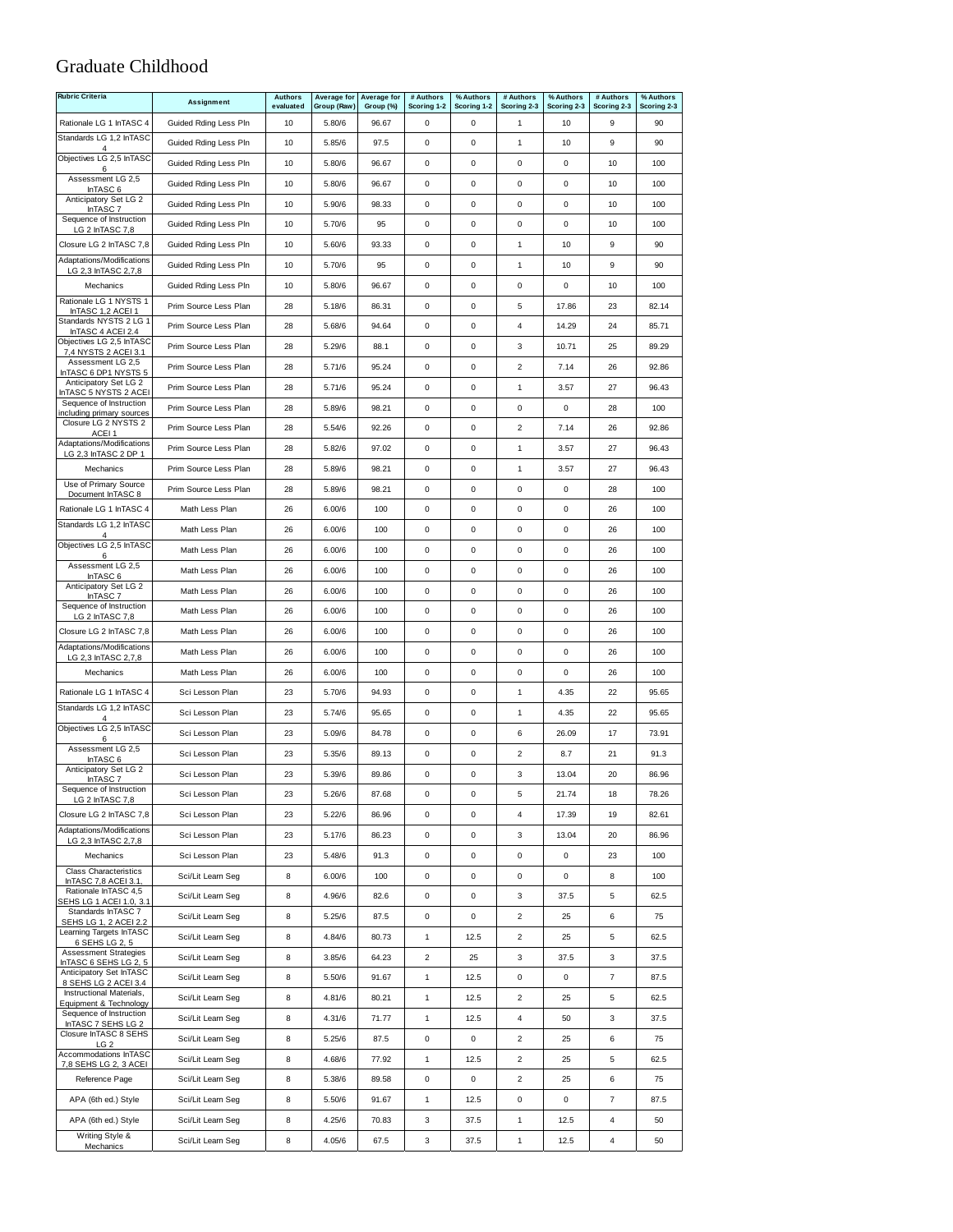## Graduate Physical Education

| <b>Rubric Criteria</b>          | <b>Assignment</b> | <b>Authors</b><br>evaluated | Average for<br>Group (Raw) | Average for<br>Group (%) | # Authors<br>Scoring 1-2 | % Authors<br>Scoring 1-2 | # Authors<br>Scoring 2-3 | % Authors<br>Scoring 2-3 | # Authors<br>Scoring 2-3 | % Authors<br>Scoring 2-3 |
|---------------------------------|-------------------|-----------------------------|----------------------------|--------------------------|--------------------------|--------------------------|--------------------------|--------------------------|--------------------------|--------------------------|
| Design and implement short      | Unit Plan         | 8                           | 5.75/6                     | 95.83                    | $\mathbf 0$              | $\mathbf 0$              | $\mathbf{1}$             | 12.5                     | $\overline{7}$           | 87.5                     |
| Select or create appropriate    | Unit Plan         | 8                           | 4.63/6                     | 77.08                    | $\mathbf{1}$             | 12.5                     | 2                        | 25                       | 5                        | 62.5                     |
| Use appropriate assessment      | Unit Plan         | 8                           | 5.13/6                     | 85.42                    | 0                        | 0                        | 3                        | 37.5                     | 5                        | 62.5                     |
| Utilize the reflective cycle to | Unit Plan         | 8                           | 5.00/6                     | 83.33                    | $\mathbf{1}$             | 12.5                     | $\mathbf{1}$             | 12.5                     | 6                        | 75                       |
| Develop and implement appr      | Lesson<br>Plan    | 10                          | 4.35/6                     | 72.5                     | $\overline{2}$           | 20                       | $\mathbf{1}$             | 10                       | $\overline{7}$           | 70                       |
| Design and implement conte      | Lesson<br>Plan    | 10                          | 4.35/6                     | 72.5                     | $\overline{2}$           | 20                       | $\overline{2}$           | 20                       | 6                        | 60                       |
| Plan and adapt instruction to   | Lesson<br>Plan    | 10                          | 4.40/6                     | 73.33                    | $\mathbf 1$              | 10                       | 4                        | 40                       | 5                        | 50                       |
| Plan and implement progres.     | Lesson<br>Plan    | 10                          | 4.55/6                     | 75.83                    | $\mathbf{1}$             | 10                       | 2                        | 20                       | 7                        | 70                       |
| Design logical scope and se     | Lesson<br>Plan    |                             | 6.00/6                     | 100                      | $\mathbf 0$              | $\mathbf 0$              | 0                        | $\mathbf 0$              |                          | 100                      |
| Create appropriate and meas     | Lesson<br>Plan    |                             | 5.00/6                     | 83.33                    | 0                        | $\mathbf 0$              | $\mathbf 0$              | $\mathbf 0$              |                          | 100                      |
| Select developmentally appr     | Lesson<br>Plan    |                             | 4.00/6                     | 66.67                    | 0                        | $\mathbf 0$              | $\mathbf{1}$             | 100                      | 0                        | $\mathbf 0$              |
| Align health education currid   | Lesson<br>Plan    |                             | 5.00/6                     | 83.33                    | 0                        | $\mathbf 0$              | 0                        | $\mathbf 0$              |                          | 100                      |
| Use health information resou    | Lesson<br>Plan    |                             | 5.00/6                     | 83.33                    | 0                        | 0                        | $\mathbf 0$              | $\mathbf 0$              |                          | 100                      |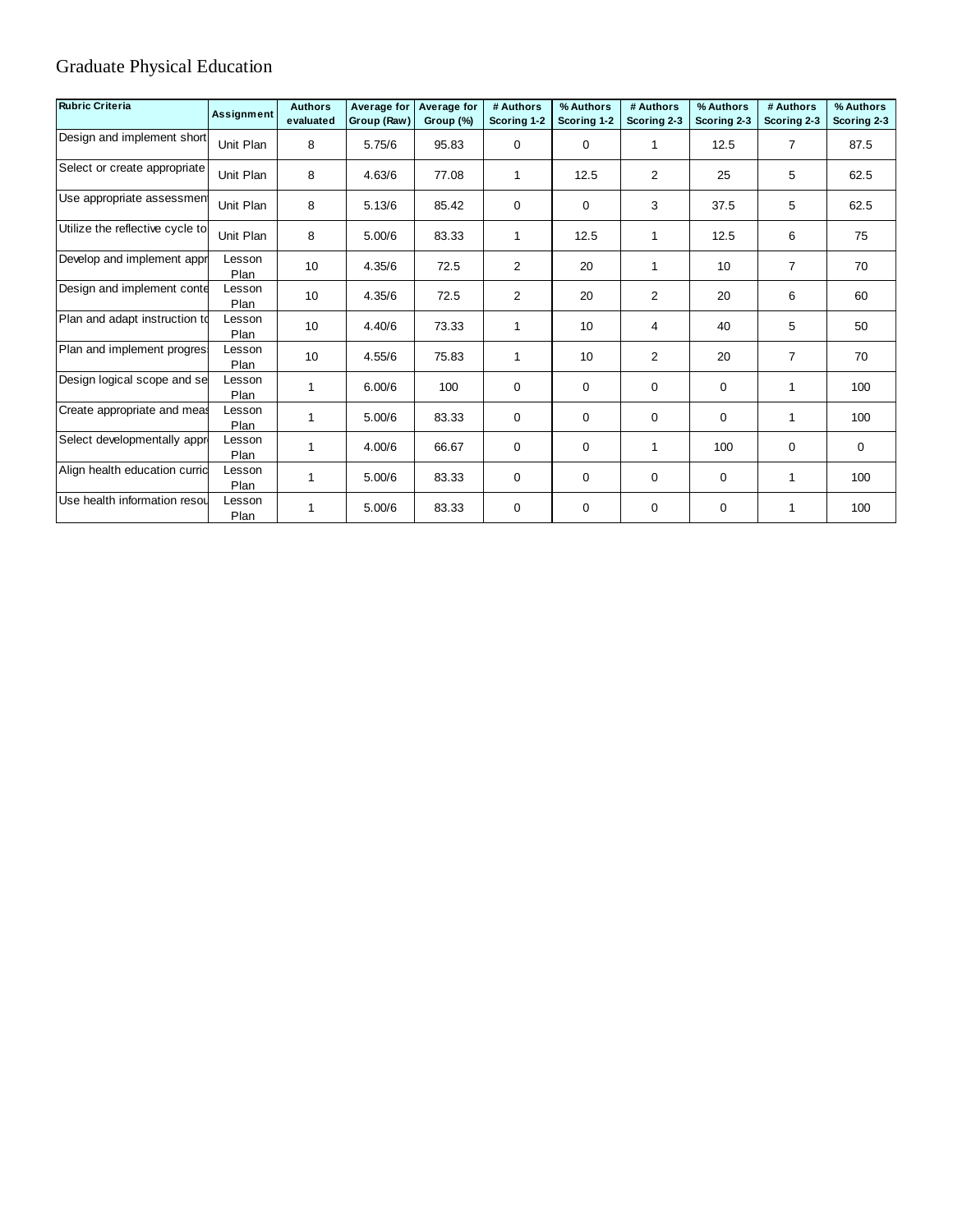## Graduate Adolescence/Special Ed

| <b>Rubric Criteria</b>                                   | <b>Assignment</b> | <b>Authors</b><br>evaluated | Average for<br>Group (Raw) | <b>Average for</b><br>Group (%) | # Authors<br>Scoring 1-2 | % Authors<br>Scoring 1-2 | # Authors<br>Scoring 2-3 | % Authors<br>Scoring 2-3 | # Authors<br>Scoring 2-3 | % Authors<br>Scoring 2-3 |
|----------------------------------------------------------|-------------------|-----------------------------|----------------------------|---------------------------------|--------------------------|--------------------------|--------------------------|--------------------------|--------------------------|--------------------------|
| Adherence to NYS and<br>national standards and           | Unit Plan Science |                             | 6.00/6                     | 100                             | $\mathbf 0$              | 0                        | $\Omega$                 | 0                        |                          | 100                      |
| Description of the<br>Science-learning                   | Unit Plan Science |                             | 6.00/6                     | 100                             | 0                        | $\mathbf 0$              | 0                        | $\Omega$                 |                          | 100                      |
| Demonstration of an<br>Understanding of the Role         | Unit Plan Science |                             | 6.00/6                     | 100                             | 0                        | $\mathbf 0$              | $\Omega$                 | $\Omega$                 |                          | 100                      |
| Demonstration of an<br>Understanding of the              | Unit Plan Science |                             | 6.00/6                     | 100                             | $\mathbf 0$              | $\mathbf 0$              | $\Omega$                 | $\Omega$                 |                          | 100                      |
| <b>Exhibits the Connection</b><br>of the Science Unit to | Unit Plan Science |                             | 6.00/6                     | 100                             | $\mathbf 0$              | 0                        | 0                        | $\mathbf 0$              |                          | 100                      |
| Longitudinal Strategy and<br>Knowledge of Science        | Unit Plan Science |                             | 5.80/6                     | 96.67                           | $\mathbf 0$              | $\mathbf 0$              | $\Omega$                 | $\Omega$                 |                          | 100                      |
| Use of Appropriate<br><b>Instructional Strategies</b>    | Unit Plan Science |                             | 6.00/6                     | 100                             | 0                        | $\mathbf 0$              | $\Omega$                 | $\Omega$                 |                          | 100                      |
| Description of<br>Assessment of Science-                 | Unit Plan Science |                             | 5.80/6                     | 96.67                           | $\mathbf 0$              | $\mathbf 0$              | $\Omega$                 | $\Omega$                 |                          | 100                      |
| Inclusion of Lesson Plans<br>(5) LG 2 NYS 2              | Unit Plan Science |                             | 6.00/6                     | 100                             | $\mathbf 0$              | $\mathbf 0$              | 0                        | $\Omega$                 |                          | 100                      |
| Writing and Organization<br>Mechanics (5)                | Unit Plan Science |                             | 6.00/6                     | 100                             | 0                        | 0                        | 0                        | 0                        |                          | 100                      |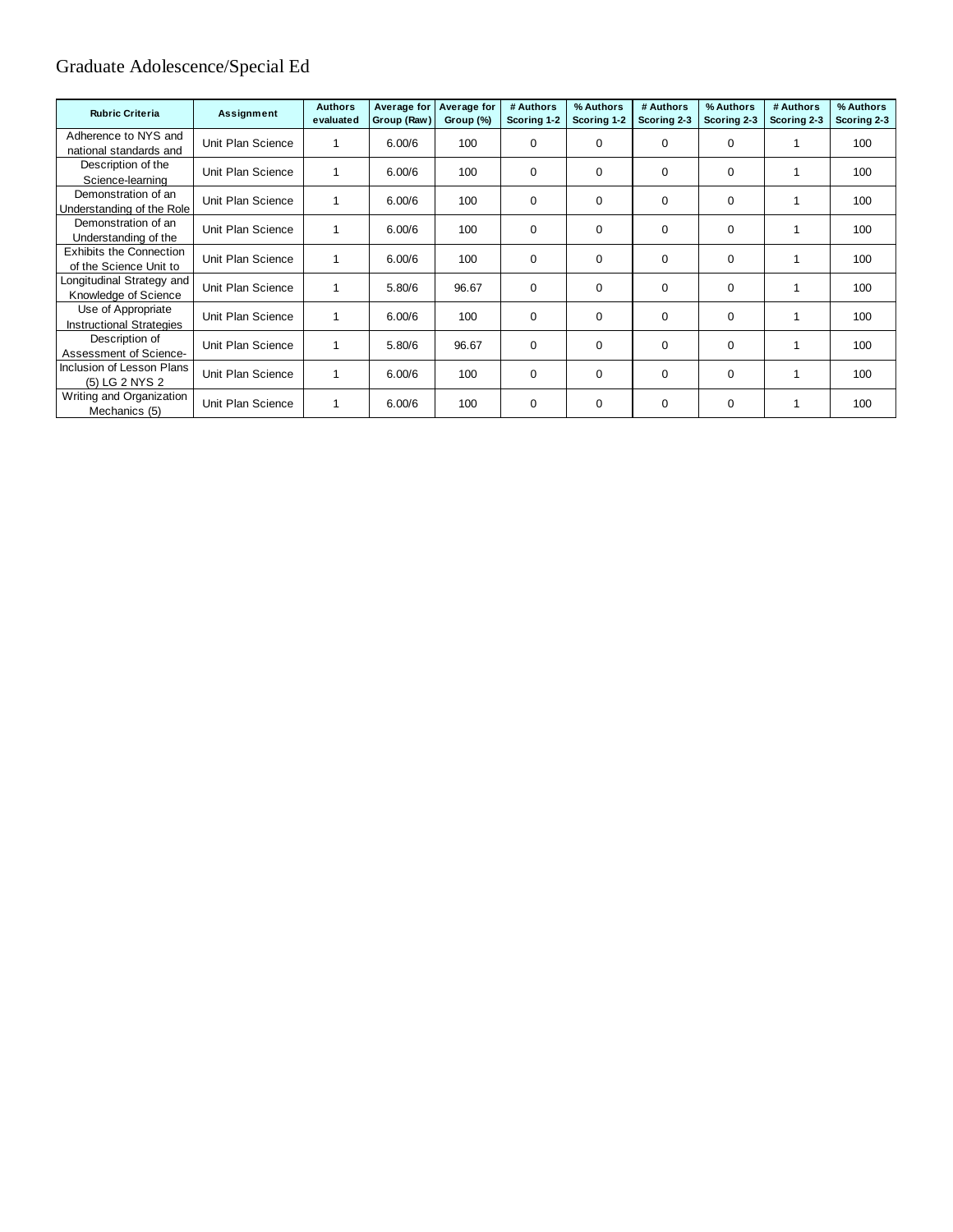## Graduate Childhood/Special Ed

| <b>Rubric Criteria</b>                                | Assignment                    | <b>Authors</b><br>evaluated | Average for | Average for<br>Group (%) | # Authors           | % Authors           | # Authors<br>Scoring 2-3 | % Authors<br>Scoring 2-3 | # Authors<br>Scoring 2-3 | % Authors<br>Scoring 2-3 |
|-------------------------------------------------------|-------------------------------|-----------------------------|-------------|--------------------------|---------------------|---------------------|--------------------------|--------------------------|--------------------------|--------------------------|
|                                                       |                               |                             | Group (Raw) |                          | Scoring 1-2         | Scoring 1-2         |                          |                          |                          |                          |
| Rationale LG 1 InTASC 4<br>Standards LG 1,2 InTASC    | Guided Rding Less Plan        | $\overline{2}$              | 5.00/6      | 83.33                    | 0                   | 0                   | 1                        | 50                       | 1                        | 50                       |
| $\overline{4}$<br>Objectives LG 2,5 InTASC            | Guided Rding Less Plan        | $\overline{2}$              | 5.00/6      | 83.33                    | 0                   | 0                   | $\mathbf{1}$             | 50                       | 1                        | 50                       |
| 6<br>Assessment LG 2,5                                | Guided Rding Less Plan        | $\overline{2}$              | 6.00/6      | 100                      | 0                   | 0                   | 0                        | $\mathsf 0$              | 2                        | 100                      |
| InTASC 6                                              | Guided Rding Less Plan        | $\overline{2}$              | 6.00/6      | 100                      | $\mathsf 0$         | 0                   | $\mathsf 0$              | $\pmb{0}$                | $\overline{c}$           | 100                      |
| Anticipatory Set LG 2<br>InTASC <sub>7</sub>          | Guided Rding Less Plan        | $\overline{2}$              | 6.00/6      | 100                      | $\mathbf 0$         | 0                   | $\mathsf 0$              | 0                        | $\overline{2}$           | 100                      |
| Sequence of Instruction<br>LG 2 InTASC 7,8            | Guided Rding Less Plan        | $\overline{2}$              | 4.00/6      | 66.67                    | 0                   | 0                   | $\mathbf{1}$             | 50                       | 1                        | 50                       |
| Closure LG 2 InTASC 7,8                               | Guided Rding Less Plan        | 2                           | 5.00/6      | 83.33                    | 0                   | 0                   | 0                        | 0                        | 2                        | 100                      |
| Adaptations/Modifications                             |                               |                             |             |                          |                     |                     |                          |                          |                          |                          |
| LG 2,3 InTASC 2,7,8                                   | Guided Rding Less Plan        | $\overline{2}$              | 5.00/6      | 83.33                    | 0                   | 0                   | $\mathsf 0$              | $\mathbf 0$              | $\overline{\mathbf{c}}$  | 100                      |
| Mechanics<br>Rationale LG 1 NYSTS 1                   | Guided Rding Less Plan        | $\overline{2}$              | 2.50/6      | 41.67                    | $\mathbf{1}$        | 50                  | $\mathsf 0$              | $\mathsf 0$              | $\mathbf{1}$             | 50                       |
| InTASC 1,2 ACEI 1<br>Standards NYSTS 2 LG 1           | Primary Sources Lesson        | 3                           | 6.00/6      | 100                      | 0                   | $\mathsf 0$         | 0                        | $\mathsf 0$              | 3                        | 100                      |
| InTASC 4 ACEI 2.4<br>Objectives LG 2,5 InTASC         | Primary Sources Lesson        | 3                           | 5.67/6      | 94.44                    | 0                   | 0                   | $\mathsf 0$              | $\mathsf 0$              | 3                        | 100                      |
| 7,4 NYSTS 2 ACEI 3.1<br>Assessment LG 2,5             | Primary Sources Lesson        | 3                           | 5.33/6      | 88.89                    | 0                   | 0                   | 0                        | 0                        | 3                        | 100                      |
| InTASC 6 DP1 NYSTS 5                                  | <b>Primary Sources Lesson</b> | 3                           | 5.33/6      | 88.89                    | 0                   | 0                   | $\mathbf{1}$             | 33.33                    | 2                        | 66.67                    |
| Anticipatory Set LG 2<br>InTASC 5 NYSTS 2 ACEI        | Primary Sources Lesson        | 3                           | 6.00/6      | 100                      | 0                   | 0                   | $\mathsf 0$              | $\mathsf 0$              | 3                        | 100                      |
| Sequence of Instruction<br>including primary sources  | Primary Sources Lesson        | 3                           | 6.00/6      | 100                      | 0                   | 0                   | $\mathsf 0$              | $\mathbf 0$              | 3                        | 100                      |
| Closure LG 2 NYSTS 2<br>ACEI <sub>1</sub>             | Primary Sources Lesson        | 3                           | 6.00/6      | 100                      | $\mathsf 0$         | 0                   | $\mathsf 0$              | $\mathsf 0$              | 3                        | 100                      |
| Adaptations/Modifications<br>LG 2,3 InTASC 2 DP 1     | Primary Sources Lesson        | 3                           | 6.00/6      | 100                      | 0                   | 0                   | 0                        | $\mathsf 0$              | 3                        | 100                      |
|                                                       |                               |                             |             |                          |                     |                     |                          |                          |                          |                          |
| Mechanics<br>Use of Primary Source                    | Primary Sources Lesson        | 3                           | 6.00/6      | 100                      | 0                   | 0                   | $\mathsf 0$              | $\mathsf 0$              | 3                        | 100                      |
| Document InTASC 8<br>NYS Standard/Goal                | Primary Sources Lesson        | 3                           | 6.00/6      | 100                      | 0                   | 0                   | 0                        | 0                        | 3                        | 100                      |
| <b>Instructional Objectives</b><br>Checking for       | Co-taught Lesson Plan         | 5                           | 5.90/6      | 98.33                    | $\mathsf 0$         | 0                   | $\mathsf 0$              | $\mathbf 0$              | 5                        | 100                      |
| understanding Evaluation<br>Co-Teaching Arrangement   | Co-taught Lesson Plan         | 5                           | 5.90/6      | 98.33                    | 0                   | 0                   | $\mathsf 0$              | $\pmb{0}$                | 5                        | 100                      |
| Identified Rationale for                              | Co-taught Lesson Plan         | 5                           | 5.80/6      | 96.67                    | 0                   | 0                   | 0                        | $\pmb{0}$                | 5                        | 100                      |
| Rationale LG 1 InTASC 4                               | Science Lesson                | 6                           | 5.83/6      | 97.22                    | 0                   | 0                   | $\mathsf 0$              | $\mathsf 0$              | 6                        | 100                      |
| Standards LG 1,2 InTASC<br>4                          | Science Lesson                | 6                           | 6.00/6      | 100                      | 0                   | 0                   | 0                        | 0                        | 6                        | 100                      |
| Objectives LG 2,5 InTASC<br>6                         | Science Lesson                | 6                           | 5.96/6      | 99.31                    | 0                   | 0                   | $\mathsf 0$              | 0                        | 6                        | 100                      |
| Assessment LG 2,5<br>InTASC 6                         | Science Lesson                | 6                           | 5.33/6      | 88.89                    | 0                   | 0                   | $\mathbf{1}$             | 16.67                    | 5                        | 83.33                    |
| Anticipatory Set LG 2<br>InTASC <sub>7</sub>          | Science Lesson                | 6                           | 6.00/6      | 100                      | $\mathsf 0$         | 0                   | $\mathsf 0$              | $\mathbf 0$              | 6                        | 100                      |
| Sequence of Instruction                               |                               |                             |             |                          |                     |                     |                          |                          |                          |                          |
| LG 2 InTASC 7,8                                       | Science Lesson                | 6                           | 5.57/6      | 92.78                    | 0                   | 0                   | $\mathbf{1}$             | 16.67                    | 5                        | 83.33                    |
| Closure LG 2 InTASC 7,8<br>Adaptations/Modifications  | Science Lesson                | 6                           | 5.83/6      | 97.22                    | 0                   | 0                   | $\mathsf 0$              | $\mathsf 0$              | 6                        | 100                      |
| LG 2,3 InTASC 2,7,8                                   | Science Lesson                | 6                           | 5.97/6      | 99.44                    | 0                   | 0                   | $\mathsf 0$              | $\pmb{0}$                | 6                        | 100                      |
| Mechanics                                             | Science Lesson                | 6                           | 4.58/6      | 76.39                    | 0                   | 0                   | 4                        | 66.67                    | 2                        | 33.33                    |
| Rationale LG 1 InTASC 4<br>Standards LG 1,2 InTASC    | Math Less Plan                | $\overline{4}$              | 6.00/6      | 100                      | 0                   | 0                   | $\pmb{0}$                | $\pmb{0}$                | 4                        | 100                      |
| $\overline{4}$                                        | Math Less Plan                | $\overline{4}$              | 6.00/6      | 100                      | $\mathsf{O}\xspace$ | 0                   | $\mathsf 0$              | 0                        | $\overline{4}$           | 100                      |
| Objectives LG 2,5 InTASC<br>6                         | Math Less Plan                | $\overline{4}$              | 6.00/6      | 100                      | $\mathsf 0$         | $\mathsf{O}\xspace$ | 0                        | $\mathbf 0$              | $\overline{4}$           | 100                      |
| Assessment LG 2,5<br>InTASC 6                         | Math Less Plan                | $\overline{4}$              | 6.00/6      | 100                      | 0                   | $\pmb{0}$           | 0                        | $\mathsf{O}\xspace$      | $\overline{4}$           | 100                      |
| Anticipatory Set LG 2<br>InTASC <sub>7</sub>          | Math Less Plan                | $\overline{4}$              | 6.00/6      | 100                      | 0                   | $\pmb{0}$           | 0                        | 0                        | $\overline{4}$           | 100                      |
| Sequence of Instruction<br>LG 2 InTASC 7,8            | Math Less Plan                | $\overline{4}$              | 6.00/6      | 100                      | $\mathsf 0$         | 0                   | $\pmb{0}$                | $\mathsf 0$              | 4                        | 100                      |
|                                                       |                               |                             |             |                          |                     |                     |                          |                          |                          |                          |
| Closure LG 2 InTASC 7,8<br>Adaptations/Modifications  | Math Less Plan                | $\overline{4}$              | 6.00/6      | 100                      | 0                   | 0                   | 0                        | 0                        | $\overline{4}$           | 100                      |
| LG 2,3 InTASC 2,7,8                                   | Math Less Plan                | 4                           | 6.00/6      | 100                      | 0                   | 0                   | 0                        | $\pmb{0}$                | 4                        | 100                      |
| Mechanics<br><b>Instructional Strategies</b>          | Math Less Plan                | $\overline{4}$              | 6.00/6      | 100                      | $\mathsf 0$         | $\mathsf{O}\xspace$ | 0                        | $\mathbf 0$              | $\overline{4}$           | 100                      |
| CEC /IGC/IIC Standard 4:<br>General Planning and      | Lesson Plan                   | $\mathbf{1}$                | 6.00/6      | 100                      | $\mathsf 0$         | $\mathsf 0$         | $\mathbf 0$              | $\mathsf 0$              | $\mathbf{1}$             | 100                      |
| Procedures CEC /IGC/IIC                               | Lesson Plan                   | $\mathbf{1}$                | 6.00/6      | 100                      | 0                   | 0                   | 0                        | 0                        | $\mathbf{1}$             | 100                      |
| Modeling Checking for<br>understanding Practice       | Lesson Plan                   | $\mathbf{1}$                | 5.50/6      | 91.67                    | 0                   | 0                   | 0                        | 0                        | $\mathbf{1}$             | 100                      |
| Modifications/adaptations<br>CEC /IGC/IIC Standard 2: | Lesson Plan                   | $\mathbf{1}$                | 6.00/6      | 100                      | 0                   | 0                   | 0                        | 0                        | 1                        | 100                      |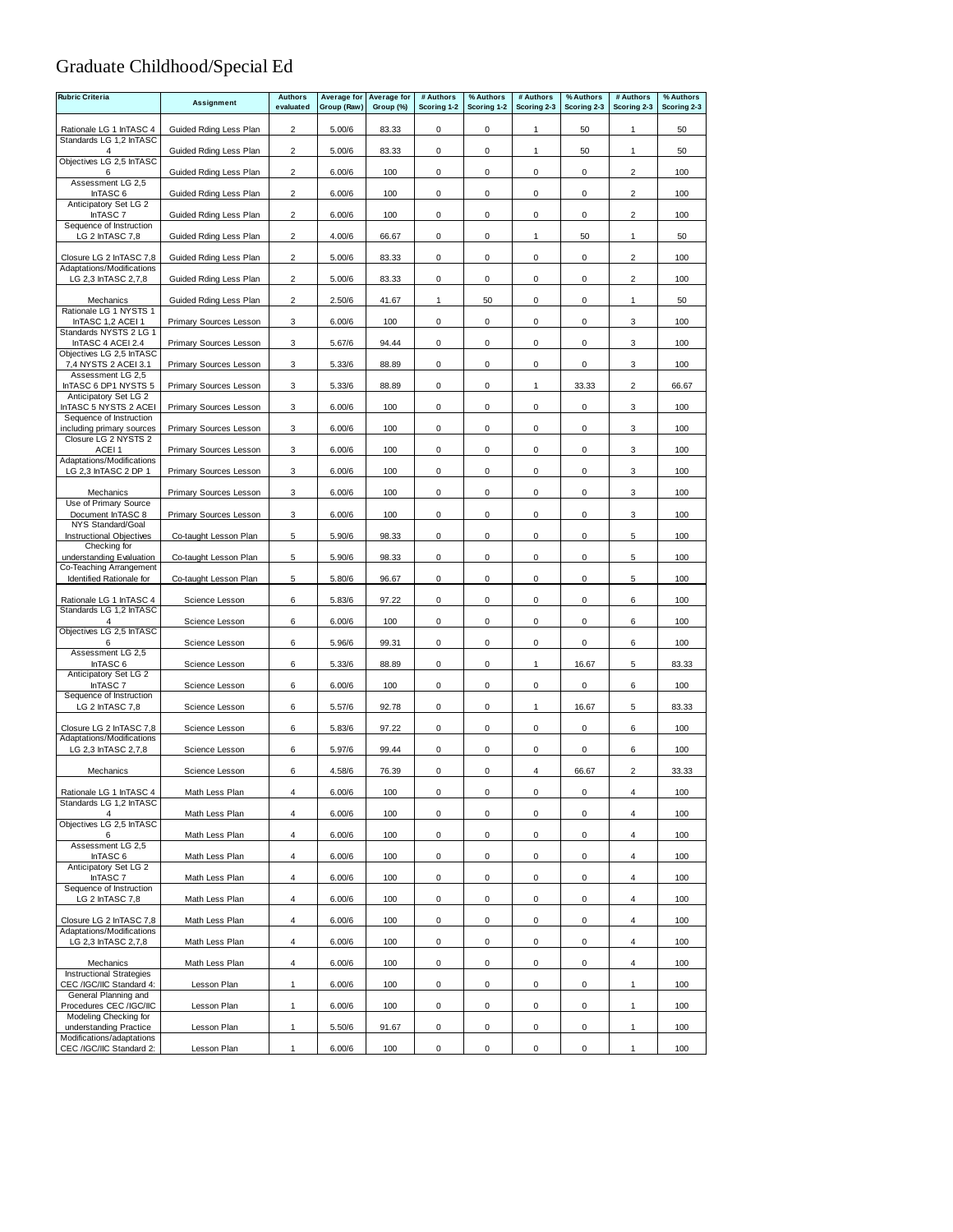#### Undergraduate Adolescence

| Average for Average for<br><b>Rubric Criteria</b><br><b>Assignment</b><br>evaluated<br>Group (Raw)<br>Group (%)<br>Scoring 1-2<br>Scoring 1-2<br>Scoring 2-3<br>Scoring 2-3<br>Scoring 2-3<br><b>Presentation (NCTE</b> | Scoring 2-3<br>66.67 |
|-------------------------------------------------------------------------------------------------------------------------------------------------------------------------------------------------------------------------|----------------------|
|                                                                                                                                                                                                                         |                      |
| ELA Unit Plan<br>3<br>5.17/6<br>86.11<br>0<br>0<br>33.33<br>2<br>$\mathbf{1}$<br>standard: 2.1)                                                                                                                         |                      |
| English Content InTASC 4,5<br>$\overline{2}$<br>3<br>$\mathbf{1}$<br>$\mathbf 0$<br>$\mathbf 0$<br><b>ELA Unit Plan</b><br>4.83/6<br>80.56<br>33.33<br>(NCTE standards: 2.1, 2.3,                                       | 66.67                |
| <b>Theoretical Rationales</b><br>3<br>0<br>$\pmb{0}$<br>$\mathbf{1}$<br>$\overline{2}$<br>ELA Unit Plan<br>4.67/6<br>77.78<br>33.33<br>InTASC 4,7 (NCTE                                                                 | 66.67                |
| Common Core Standards<br>$\mathbf 0$<br>$\overline{2}$<br>ELA Unit Plan<br>3<br>4.50/6<br>75<br>1<br>$\mathbf 0$<br>33.33<br>(CCSS) InTASC 7 (NCTE                                                                      | 66.67                |
| Unit overview InTASC 7,8<br>3<br>0<br>$\mathbf 0$<br>$\mathbf 0$<br>0<br>3<br><b>ELA Unit Plan</b><br>5.33/6<br>88.89<br>(NCTE standards: 2.1, 2.3,                                                                     | 100                  |
| Lesson plans InTASC<br>3<br>$\mathbf{1}$<br>$\mathbf 0$<br>0<br>$\overline{c}$<br>ELA Unit Plan<br>4.50/6<br>33.33<br>75<br>1,2,4,7,8 (NCTE standards:                                                                  | 66.67                |
| Integration of New Literacies,<br>3<br>$\mathbf{1}$<br>$\mathbf 0$<br>$\mathbf 0$<br>$\overline{2}$<br>ELA Unit Plan<br>4.17/6<br>69.44<br>33.33<br>(multimodality, dialogism,                                          | 66.67                |
| Integration of reading and<br>2<br>3<br>$\mathbf{1}$<br>$\mathbf 0$<br>0<br><b>ELA Unit Plan</b><br>4.17/6<br>69.44<br>33.33<br>writing InTASC 4,7 (NCTE                                                                | 66.67                |
| Assessments throughout the<br>3<br>0<br>$\mathbf 0$<br>$\mathbf{1}$<br>$\overline{2}$<br>ELA Unit Plan<br>5.00/6<br>83.33<br>33.33<br>unit (NCTE standards: 3.1,                                                        | 66.67                |
| Reflection InTASC 9 (NCTE<br>3<br>$\mathbf{1}$<br>$\mathbf{1}$<br>$\mathbf{1}$<br>ELA Unit Plan<br>3.33/6<br>55.56<br>33.33<br>33.33<br>standards: 2.3, 4.1)                                                            | 33.33                |
| $\overline{2}$<br>0<br>$\mathbf 0$<br>$\mathbf 0$<br>0<br>$\overline{2}$<br>Presentation<br>Unit Plan Math<br>6.00/6<br>100                                                                                             | 100                  |
| $\overline{2}$<br>0<br>$\mathbf 0$<br>0<br>$\overline{2}$<br>Unit Plan Math<br>6.00/6<br>100<br>$\mathbf 0$<br>Preparation                                                                                              | 100                  |
| $\overline{2}$<br>0<br>$\mathbf 0$<br>$\mathbf 0$<br>0<br>$\overline{2}$<br>Unit Plan Math<br>6.00/6<br>100<br><b>Mechanics</b>                                                                                         | 100                  |
| Math Content LG1 NYSTS:<br>$\overline{2}$<br>0<br>$\mathbf 0$<br>$\mathsf 0$<br>0<br>$\overline{c}$<br>Unit Plan Math<br>6.00/6<br>100<br>2.1                                                                           | 100                  |
| Calendar LG2 NYSTS: 2.1<br>$\overline{2}$<br>0<br>$\mathbf 0$<br>$\mathbf 0$<br>0<br>$\overline{2}$<br>Unit Plan Math<br>6.00/6<br>100                                                                                  | 100                  |
| Unit overview NCTM<br>$\overline{2}$<br>0<br>$\mathbf 0$<br>0<br>$\overline{2}$<br>Unit Plan Math<br>5.50/6<br>91.67<br>$\mathbf 0$<br>Standards: 8.4 LG1 NYSTS:                                                        | 100                  |
| Lesson plans LG2 NYS TS<br>$\overline{2}$<br>0<br>$\mathbf 0$<br>$\mathsf 0$<br>0<br>$\overline{2}$<br>Unit Plan Math<br>6.00/6<br>100<br>3.1, 3.2, 3.3, 3.4 In TASC                                                    | 100                  |
| Technology - manipulative<br>$\mathbf 0$<br>$\overline{2}$<br>0<br>$\mathbf 0$<br>0<br>$\overline{2}$<br>Unit Plan Math<br>6.00/6<br>100<br>use NCTM Standards:                                                         | 100                  |
| History of mathematics<br>$\overline{2}$<br>0<br>$\mathbf 0$<br>0<br>$\overline{2}$<br>Unit Plan Math<br>6.00/6<br>100<br>$\mathbf 0$<br>NCTM Standards:                                                                | 100                  |
| Graphic organizers NCTM<br>$\overline{2}$<br>0<br>$\mathbf 0$<br>0<br>$\overline{2}$<br>Unit Plan Math<br>6.00/6<br>100<br>$\mathbf 0$<br>Standards: 8.1, 8.3, 8.4, 8.7 LG                                              | 100                  |
| Reading or writing in<br>$\overline{2}$<br>0<br>$\mathbf 0$<br>$\mathbf 0$<br>$\mathbf 0$<br>$\overline{2}$<br>Unit Plan Math<br>6.00/6<br>100<br>mathematics NCTM                                                      | 100                  |
| Assessments throughout the<br>$\overline{\mathbf{c}}$<br>0<br>Unit Plan Math<br>5.00/6<br>83.33<br>$\mathbf 0$<br>$\mathbf{1}$<br>50<br>$\mathbf{1}$<br>lesson NCTM Standards: 7.5,                                     | 50                   |
| Final Assessment LG2,5<br>$\overline{2}$<br>0<br>$\overline{2}$<br>Unit Plan Math<br>100<br>$\mathbf 0$<br>$\mathbf 0$<br>0<br>6.00/6<br>NYSTS 5.1, 5.5 InTASC 6                                                        | 100                  |
| Reflection LG 4 NYSTS: 4.4<br>$\overline{2}$<br>0<br>$\mathbf 0$<br>$\mathbf 0$<br>0<br>$\overline{2}$<br>Unit Plan Math<br>6.00/6<br>100<br>InTASC 9                                                                   | 100                  |
| Adherence to NYS and<br>0<br>$\mathbf 0$<br>$\mathsf 0$<br>0<br>Unit Plan Science<br>$\mathbf{1}$<br>6.00/6<br>100<br>$\mathbf{1}$<br>national standards and                                                            | 100                  |
| Description of the Science-<br>0<br>$\mathbf 0$<br>$\mathbf 0$<br>0<br>$\mathbf{1}$<br>Unit Plan Science<br>$\mathbf{1}$<br>6.00/6<br>100<br>learning Objectives of the Unit                                            | 100                  |
| Demonstration of an<br>0<br>$\mathbf 0$<br>0<br>$\mathbf{1}$<br>Unit Plan Science<br>$\mathbf{1}$<br>6.00/6<br>100<br>$\mathbf 0$<br>Understanding of the Role of                                                       | 100                  |
| Demonstration of an<br>Unit Plan Science<br>$\mathbf{1}$<br>2.00/6<br>33.33<br>$\mathbf{1}$<br>100<br>0<br>0<br>0<br>Understanding of the Nature                                                                        | 0                    |
| Exhibits the Connection of<br>$\mathbf{1}$<br>$\mathbf{1}$<br>$\mathbf 0$<br>0<br>$\mathbf 0$<br>Unit Plan Science<br>2.50/6<br>41.67<br>100<br>the Science Unit to                                                     | $\mathbf 0$          |
| Longitudinal Strategy and<br>$\mathbf{1}$<br>0<br>0<br>0<br>0<br>$\mathbf{1}$<br>Unit Plan Science<br>6.00/6<br>100<br>Knowledge of Science                                                                             | 100                  |
| Use of Appropriate<br>0<br>0<br>Unit Plan Science<br>$\mathbf{1}$<br>5.80/6<br>96.67<br>0<br>0<br>$\mathbf{1}$<br>Instructional Strategies and                                                                          | 100                  |
| Description of Assessment of<br>$\mathbf{1}$<br>$\mathbf{1}$<br>0<br>0<br>$\mathbf 0$<br>Unit Plan Science<br>1.00/6<br>16.67<br>100<br>Science-learning (15) LG 2,5                                                    | $\mathbf 0$          |
| Inclusion of Lesson Plans (5)<br>$\mathbf{1}$<br>0<br>0<br>0<br>Unit Plan Science<br>6.00/6<br>100<br>0<br>$\mathbf{1}$<br>LG 2 NYS 2                                                                                   | 100                  |
| Writing and Organization<br>$\mathbf{1}$<br>0<br>$\pmb{0}$<br>0<br>0<br>$\mathbf{1}$<br>Unit Plan Science<br>6.00/6<br>100<br>Mechanics (5)                                                                             | 100                  |
| I. Title Page and Descriptive<br>5<br>0<br>0<br>0<br>5<br>Unit PI Soc St<br>5.80/6<br>96.67<br>0<br>Data Your score<br>5% of                                                                                            | 100                  |
| II. Objectives Your score_<br>5<br>0<br>$\pmb{0}$<br>0<br>0<br>5<br>Unit PI Soc St<br>5.20/6<br>86.67<br>9% of grade LG 2 InTASC 7                                                                                      | 100                  |
| III. Assessments Your score<br>5<br>0<br>$\pmb{0}$<br>$\mathbf 0$<br>0<br>5<br>Unit PI Soc St<br>5.60/6<br>93.33<br>9% of grade LG 2,5                                                                                  | 100                  |
| IV. Calendar Your score __<br>5<br>0<br>$\pmb{0}$<br>$\mathbf 0$<br>0<br>5<br>Unit PI Soc St<br>5.60/6<br>93.33<br>12% of grade LG 2 InTASC                                                                             | 100                  |
| V. Unit Plan Lessons and<br>5<br>$\overline{4}$<br>Unit PI Soc St<br>5.20/6<br>86.67<br>0<br>$\mathbf 0$<br>$\mathbf{1}$<br>20<br>Activities Your score                                                                 | 80                   |
| VI. Theoretical Framework/<br>5<br>0<br>$\pmb{0}$<br>$\overline{2}$<br>3<br>Unit PI Soc St<br>4.80/6<br>40<br>80<br>Rationale Your score                                                                                | 60                   |
| VII. NCSS/State Standards<br>5<br>0<br>Unit PI Soc St<br>6.00/6<br>100<br>0<br>0<br>0<br>5<br>Your score 12% of grade                                                                                                   | 100                  |
| VIII. Resource List Your<br>5<br>0<br>$\pmb{0}$<br>0<br>0<br>5<br>Unit PI Soc St<br>5.80/6<br>96.67<br>12% of grade LG 1<br>score_                                                                                      | 100                  |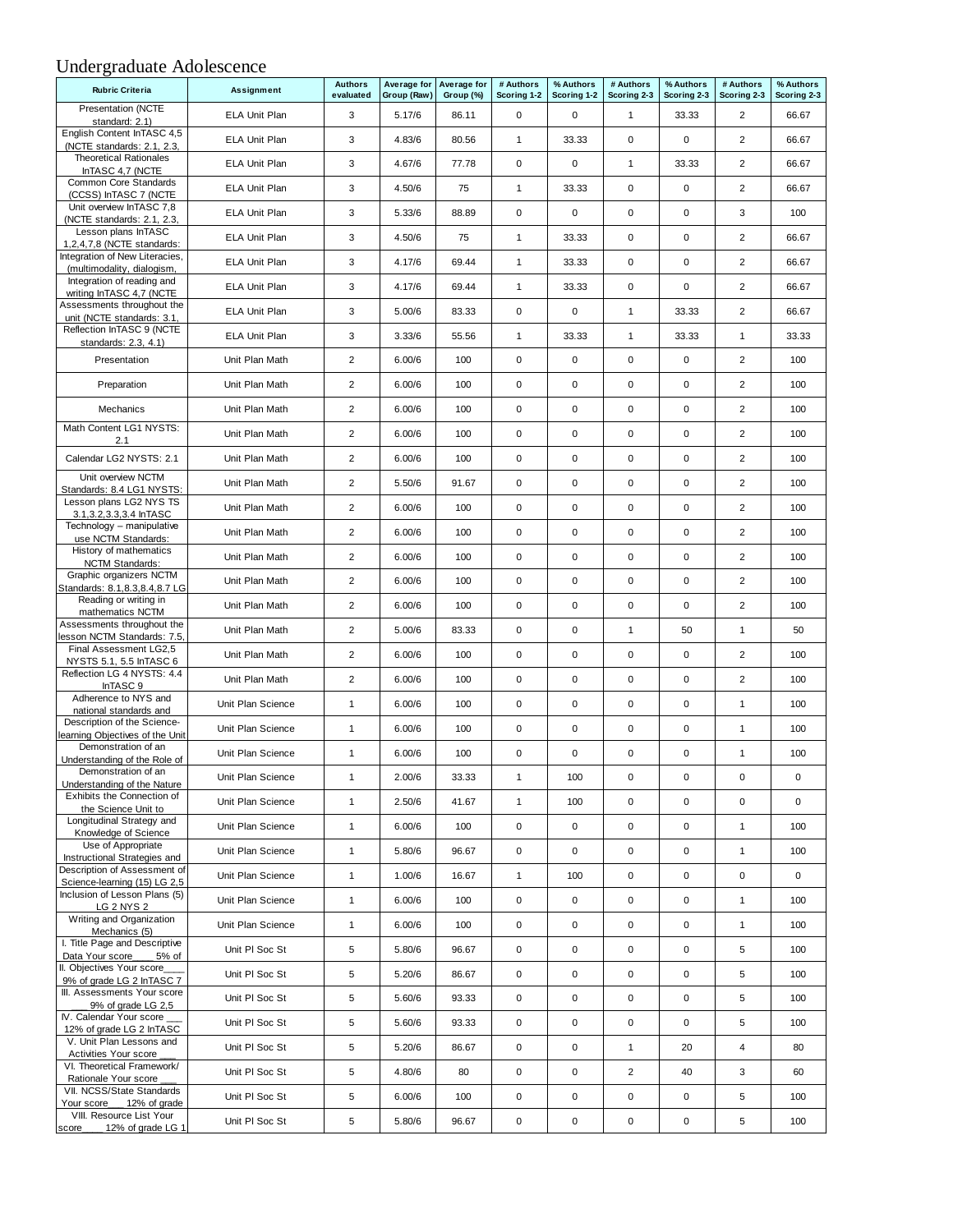## Undergraduate Childhood & Childhood Special Ed

| <b>Rubric Criteria</b>                                         | Assignment             | Program                                    | <b>Authors</b><br>evaluated | Average for<br>Group (Raw) | Average for<br>Group (%) | # Authors<br>Scoring 1-2 | % Authors<br>Scoring 1-2 | # Authors<br>Scoring 2-3 | % Authors<br>Scoring 2-3 | # Authors<br>Scoring 2-3 | % Authors<br>Scoring 2-3 |
|----------------------------------------------------------------|------------------------|--------------------------------------------|-----------------------------|----------------------------|--------------------------|--------------------------|--------------------------|--------------------------|--------------------------|--------------------------|--------------------------|
| <b>Understanding Content</b><br>knowledge and resources        | Ltcy Lesson Plan       | Undergraduate Childhood<br>Education       | 3                           | 5.00/6                     | 83.33                    | 0                        | 0                        | $\mathbf{1}$             | 33.33                    | 2                        | 66.67                    |
| Using Content Knowledge                                        | Ltcy Lesson Plan       | Undergraduate Childhood                    | 3                           | 5.33/6                     | 88.89                    | 0                        | 0                        | 1                        | 33.33                    | 2                        | 66.67                    |
| NAEYC 5b NYSTS II<br>Demonstrated knowledge of                 | Ltcy Lesson Plan       | Education<br>Undergraduate Childhood       | 3                           | 4.67/6                     | 77.78                    | 1                        | 33.33                    | 0                        | 0                        | 2                        | 66.67                    |
| child development and<br>Instructional planning                | Ltcy Lesson Plan       | Education<br>Undergraduate Childhood       | 3                           | 4.67/6                     | 77.78                    | 1                        | 33.33                    | 0                        | 0                        | 2                        | 66.67                    |
| including ability to write<br>Assessment -- ability to         | Ltcy Lesson Plan       | Education<br>Undergraduate Childhood       | 3                           | 4.67/6                     | 77.78                    | 1                        | 33.33                    | 0                        | $\mathsf 0$              | 2                        | 66.67                    |
| lan class-wide assessment<br>Rationale LG 1 NYSTS 1            | Prim Srce Lesson Plan  | Education<br>Undergraduate Childhood       | 4                           | 6.00/6                     | 100                      | 0                        | 0                        | $\mathbf 0$              | $\mathsf 0$              | 4                        | 100                      |
| InTASC 1,2 ACEI 1<br>Standards NYSTS 2 LG 1                    |                        | Education<br>Undergraduate Childhood       |                             |                            |                          |                          |                          |                          |                          | 3                        |                          |
| InTASC 4 ACEI 2.4<br>Objectives LG 2,5 InTASC                  | Prim Srce Lesson Plan  | Education<br>Undergraduate Childhood       | 4                           | 5.25/6                     | 87.5                     | 0                        | 0                        | $\mathbf{1}$             | 25                       |                          | 75                       |
| 7,4 NYSTS 2 ACEI 3.1<br>Assessment LG 2,5 InTASC               | Prim Srce Lesson Plan  | Education<br>Undergraduate Childhood       | 4                           | 5.50/6                     | 91.67                    | 0                        | 0                        | 0                        | 0                        | 4                        | 100                      |
| 6 DP1 NYSTS 5 ACEI 4<br>Anticipatory Set LG 2                  | Prim Srce Lesson Plan  | Education<br>Undergraduate Childhood       | 4                           | 5.75/6                     | 95.83                    | 0                        | 0                        | 0                        | $\mathsf 0$              | 4                        | 100                      |
| InTASC 5 NYSTS 2 ACEI<br>Sequence of Instruction               | Prim Srce Lesson Plan  | Education<br>Undergraduate Childhood       | 4                           | 6.00/6                     | 100                      | 0                        | 0                        | 0                        | 0                        | 4                        | 100                      |
| including primary sources                                      | Prim Srce Lesson Plan  | Education                                  | 4                           | 6.00/6                     | 100                      | 0                        | 0                        | 0                        | 0                        | 4                        | 100                      |
| Closure LG 2 NYSTS 2<br>ACEI <sub>1</sub>                      | Prim Srce Lesson Plan  | Undergraduate Childhood<br>Education       | $\overline{4}$              | 5.50/6                     | 91.67                    | 0                        | 0                        | $\mathbf{1}$             | 25                       | 3                        | 75                       |
| Adaptations/Modifications<br>LG 2,3 InTASC 2 DP 1              | Prim Srce Lesson Plan  | Undergraduate Childhood<br>Education       | $\overline{4}$              | 6.00/6                     | 100                      | 0                        | 0                        | 0                        | $\mathsf 0$              | 4                        | 100                      |
| Mechanics                                                      | Prim Srce Lesson Plan  | Undergraduate Childhood<br>Education       | 4                           | 6.00/6                     | 100                      | 0                        | 0                        | 0                        | $\mathsf 0$              | 4                        | 100                      |
| Use of Primary Source<br>Document InTASC 8                     | Prim Srce Lesson Plan  | Undergraduate Childhood<br>Education       | 4                           | 6.00/6                     | 100                      | 0                        | 0                        | 0                        | 0                        | 4                        | 100                      |
| I. Theoretical Framework/<br>Rationale for the Unit            | Them Unit - Soc Stud   | Undergraduate Childhood<br>Education       | 4                           | 5.75/6                     | 95.83                    | 0                        | 0                        | 0                        | $\mathsf 0$              | 4                        | 100                      |
| II. Contextual Factors.<br>Knowledge of students               | Them Unit - Soc Stud   | Undergraduate Childhood<br>Education       | 4                           | 6.00/6                     | 100                      | 0                        | 0                        | $\mathbf 0$              | $\mathsf 0$              | 4                        | 100                      |
| III. Instructional Strategies.                                 | Them Unit - Soc Stud   | Undergraduate Childhood                    | 4                           | 5.75/6                     | 95.83                    | 0                        | 0                        | 0                        | $\mathsf 0$              | 4                        | 100                      |
| Use of Multiple Teaching<br>IV. Assessment                     | Them Unit - Soc Stud   | Education<br>Undergraduate Childhood       | 4                           | 5.75/6                     | 95.83                    | 0                        | 0                        | 0                        | 0                        | 4                        | 100                      |
| Assessment design and<br>V. Unit Planning Calendar.            | Them Unit - Soc Stud   | Education<br>Undergraduate Childhood       | 4                           | 5.25/6                     | 87.5                     | 0                        | 0                        | $\mathbf{1}$             | 25                       | 3                        | 75                       |
| Plans for instruction NYSTS<br>VI. Content Knowledge.          | Them Unit - Soc Stud   | Education<br>Undergraduate Childhood       | 4                           | 6.00/6                     | 100                      | 0                        | 0                        | 0                        | $\mathsf 0$              | 4                        | 100                      |
| <b>NCSS Standards and State</b><br>VII. Unit Resources. Use of | Them Unit - Soc Stud   | Education<br>Undergraduate Childhood       | 4                           | 6.00/6                     | 100                      | 0                        | 0                        | 0                        | 0                        | 4                        | 100                      |
| Variety of resources. DP4<br>VIII. Technology. Integration     |                        | Education<br>Undergraduate Childhood       |                             |                            |                          |                          |                          |                          |                          |                          |                          |
| of tools of technology T<br><b>Understanding Content</b>       | Them Unit - Soc Stud   | Education<br>Undergraduate                 | $\overline{4}$              | 6.00/6                     | 100                      | 0                        | 0                        | 0                        | $\pmb{0}$                | 4                        | 100                      |
| knowledge and resources<br>Using Content Knowledge             | Ltcy Lesson Plan       | Childhood/Early Childhood<br>Undergraduate | 8                           | 5.88/6                     | 97.92                    | 0                        | 0                        | 0                        | 0                        | 8                        | 100                      |
| NAEYC 5b NYSTS II<br>Demonstrated knowledge of                 | Ltcy Lesson Plan       | Childhood/Early Childhood<br>Undergraduate | 8                           | 5.63/6                     | 93.75                    | 0                        | 0                        | $\mathbf{1}$             | 12.5                     | $\overline{7}$           | 87.5                     |
| child development and                                          | Ltcy Lesson Plan       | Childhood/Early Childhood                  | 8                           | 6.00/6                     | 100                      | 0                        | 0                        | 0                        | $\pmb{0}$                | 8                        | 100                      |
| Instructional planning<br>including ability to write           | Ltcy Lesson Plan       | Undergraduate<br>Childhood/Early Childhood | 8                           | 5.75/6                     | 95.83                    | 0                        | 0                        | 0                        | $\pmb{0}$                | 8                        | 100                      |
| Assessment -- ability to<br>plan class-wide assessment         | Ltcy Lesson Plan       | Undergraduate<br>Childhood/Early Childhood | 8                           | 5.31/6                     | 88.54                    | 0                        | 0                        | $\mathbf{1}$             | 12.5                     | $\overline{7}$           | 87.5                     |
| Mechanics (x 1)                                                | Emb Signature Assign   | Undergraduate<br>Childhood/Early Childhood | $\overline{\mathfrak{c}}$   | 5.29/6                     | 88.1                     | 0                        | 0                        | 1                        | 14.29                    | 6                        | 85.71                    |
| Standards/Objectives (x 1)                                     | Emb Signature Assign   | Undergraduate<br>Childhood/Early Childhood | $\overline{7}$              | 5.14/6                     | 85.71                    | $\mathbf{1}$             | 14.29                    | 0                        | 0                        | 6                        | 85.71                    |
| Evaluation Criteria (x 1)                                      | Emb Signature Assign   | Undergraduate<br>Childhood/Early Childhood | $\overline{7}$              | 4.00/6                     | 66.67                    | 1                        | 14.29                    | 3                        | 42.86                    | 3                        | 42.86                    |
| Analyzing Whole Class<br>Inderstandings Graphic                | Emb Signature Assign   | Undergraduate<br>Childhood/Early Childhood | $\overline{7}$              | 3.57/6                     | 59.52                    | $\overline{2}$           | 28.57                    | 3                        | 42.86                    | $\overline{2}$           | 28.57                    |
| Analyzing Whole Class<br>Understandings Conceptual             | Emb Signature Assign   | Undergraduate<br>Childhood/Early Childhood | $\overline{\mathbf{7}}$     | 4.00/6                     | 66.67                    | $\mathsf 0$              | $\pmb{0}$                | 6                        | 85.71                    | $\mathbf{1}$             | 14.29                    |
| Analyzing Individual Student<br>Work Samples (x 3)             | Emb Signature Assign   | Undergraduate<br>Childhood/Early Childhood | $\overline{7}$              | 4.57/6                     | 76.19                    | 0                        | 0                        | 3                        | 42.86                    | 4                        | 57.14                    |
| Developing Students'<br>Mathematical                           | Emb Signature Assign   | Undergraduate<br>Childhood/Early Childhood | $\overline{\mathbf{7}}$     | 4.71/6                     | 78.57                    | $\mathbf 0$              | $\pmb{0}$                | $\overline{\mathbf{c}}$  | 28.57                    | 5                        | 71.43                    |
| Re-engagement Lesson<br>Design (x 3) InTASC 7                  | Emb Signature Assign   | Undergraduate<br>Childhood/Early Childhood | $\boldsymbol{7}$            | 4.00/6                     | 66.67                    | $\mathbf 0$              | $\pmb{0}$                | 5                        | 71.43                    | $\overline{\mathbf{c}}$  | 28.57                    |
| Re-engagement Lesson                                           | Emb Signature Assign   | Undergraduate                              | $\overline{7}$              | 3.86/6                     | 64.29                    | 0                        | 0                        | 6                        | 85.71                    | $\mathbf{1}$             | 14.29                    |
| Strategies and Tasks (x 2)<br>Re-engagement Lesson             | Emb Signature Assign   | Childhood/Early Childhood<br>Undergraduate | $\overline{7}$              | 3.57/6                     | 59.52                    | $\mathbf{1}$             | 14.29                    | 5                        | 71.43                    | $\mathbf{1}$             | 14.29                    |
| Assessments (x 2)<br>Rationale LG 1 NYSTS 1                    | Primary Srce Less Plan | Childhood/Early Childhood<br>Undergraduate | 11                          | 5.45/6                     | 90.91                    | $\mathbf 0$              | 0                        | $\mathbf{1}$             | 9.09                     | 10                       | 90.91                    |
| InTASC 1,2 ACEI 1<br>Standards NYSTS 2 LG 1                    | Primary Srce Less Plan | Childhood/Early Childhood<br>Undergraduate | 11                          | 5.64/6                     | 93.94                    | 0                        | 0                        | 0                        | $\pmb{0}$                | 11                       | 100                      |
| InTASC 4 ACEI 2.4<br>Objectives LG 2,5 InTASC                  | Primary Srce Less Plan | Childhood/Early Childhood<br>Undergraduate | 11                          | 5.27/6                     | 87.88                    | 0                        | $\mathsf{O}\xspace$      | $\mathbf{1}$             | 9.09                     | 10                       | 90.91                    |
| 7,4 NYSTS 2 ACEI 3.1<br>Assessment LG 2,5 InTASC               |                        | Childhood/Early Childhood<br>Undergraduate |                             |                            |                          |                          |                          |                          |                          |                          |                          |
| 6 DP1 NYSTS 5 ACEI 4<br>Anticipatory Set LG 2                  | Primary Srce Less Plan | Childhood/Early Childhood<br>Undergraduate | 11                          | 5.45/6                     | 90.91                    | $\mathbf 0$              | $\pmb{0}$                | $\mathbf{1}$             | 9.09                     | 10                       | 90.91                    |
| InTASC 5 NYSTS 2 ACEI<br>Sequence of Instruction               | Primary Srce Less Plan | Childhood/Early Childhood<br>Undergraduate | 11                          | 5.73/6                     | 95.45                    | 0                        | 0                        | 0                        | $\pmb{0}$                | 11                       | 100                      |
| including primary sources<br>Closure LG 2 NYSTS 2              | Primary Srce Less Plan | Childhood/Early Childhood                  | 11                          | 5.36/6                     | 89.39                    | 0                        | 0                        | $\mathbf{1}$             | 9.09                     | 10                       | 90.91                    |
| ACEI <sub>1</sub>                                              | Primary Srce Less Plan | Undergraduate<br>Childhood/Early Childhood | 11                          | 5.82/6                     | 96.97                    | $\mathbf 0$              | $\pmb{0}$                | $\pmb{0}$                | $\pmb{0}$                | 11                       | 100                      |
| Adaptations/Modifications<br>LG 2,3 InTASC 2 DP 1              | Primary Srce Less Plan | Undergraduate<br>Childhood/Early Childhood | 11                          | 5.82/6                     | 96.97                    | 0                        | 0                        | 0                        | $\pmb{0}$                | 11                       | 100                      |
| Mechanics                                                      | Primary Srce Less Plan | Undergraduate<br>Childhood/Early Childhood | 11                          | 6.00/6                     | 100                      | 0                        | $\mathsf 0$              | 0                        | $\pmb{0}$                | 11                       | 100                      |
| Use of Primary Source<br>Document InTASC 8                     | Primary Srce Less Plan | Undergraduate<br>Childhood/Early Childhood | 11                          | 5.73/6                     | 95.45                    | 0                        | $\pmb{0}$                | $\pmb{0}$                | $\pmb{0}$                | 11                       | 100                      |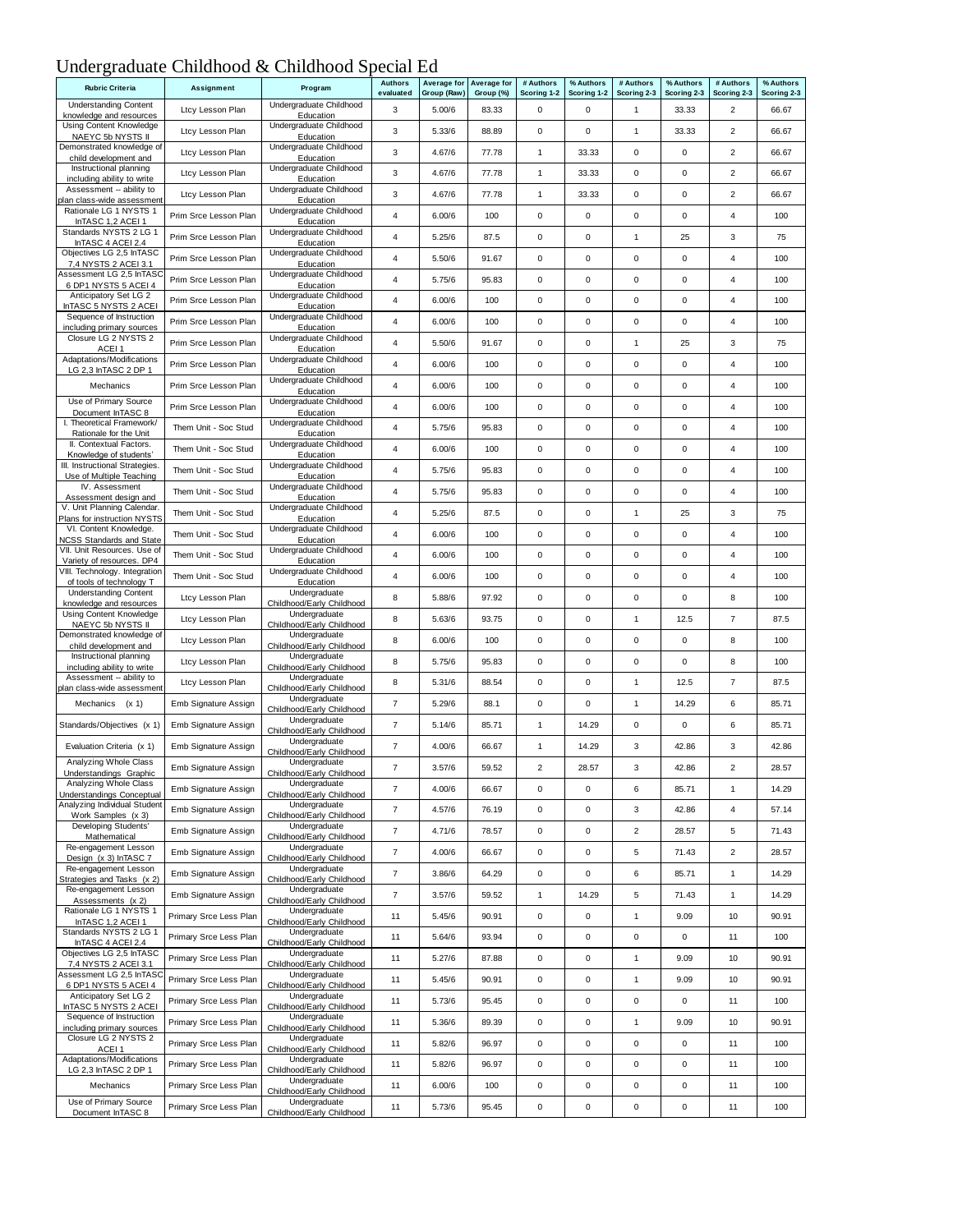# Undergraduate Childhood & Childhood Special Ed (continued)

| <b>Rubric Criteria</b>                                           | Assignment                 | Program                                      | Authors<br>evaluated      | <b>Average for</b><br>Group (Raw) | Average for<br>Group (%) | # Authors<br>Scoring 1-2 | % Authors<br>Scoring 1-2 | # Authors<br>Scoring 2-3 | % Authors<br>Scoring 2-3 | # Authors<br>Scoring 2-3  | % Authors<br>Scoring 2-3 |
|------------------------------------------------------------------|----------------------------|----------------------------------------------|---------------------------|-----------------------------------|--------------------------|--------------------------|--------------------------|--------------------------|--------------------------|---------------------------|--------------------------|
| I. Theoretical Framework/<br>Rationale for the Unit              | Them Unit - Soc Stud       | Undergraduate<br>Childhood/Early Childhood   | 10                        | 5.60/6                            | 93.33                    | $\mathbf 0$              | $\mathbf 0$              | 1                        | 10                       | 9                         | 90                       |
| II. Contextual Factors.<br>Knowledge of students'                | Them Unit - Soc Stud       | Undergraduate<br>Childhood/Early Childhood   | 10                        | 5.80/6                            | 96.67                    | $\mathbf 0$              | $\mathbf 0$              | $\mathbf 0$              | $\mathbf 0$              | 10                        | 100                      |
| III. Instructional Strategies.                                   | Them Unit - Soc Stud       | Undergraduate                                | 10                        | 5.70/6                            | 95                       | 0                        | 0                        | 0                        | 0                        | 10                        | 100                      |
| Use of Multiple Teaching<br>IV. Assessment                       | Them Unit - Soc Stud       | Childhood/Early Childhood<br>Undergraduate   | 10                        | 5.90/6                            | 98.33                    | 0                        | 0                        | 0                        | 0                        | 10                        | 100                      |
| Assessment design and<br>V. Unit Planning Calendar.              | Them Unit - Soc Stud       | Childhood/Early Childhood<br>Undergraduate   | 10                        | 5.90/6                            | 98.33                    | 0                        | $\mathbf 0$              | 0                        | 0                        | 10                        | 100                      |
| Plans for instruction NYSTS<br>VI. Content Knowledge.            | Them Unit - Soc Stud       | Childhood/Early Childhood<br>Undergraduate   | 10                        | 6.00/6                            | 100                      | $\mathbf 0$              | $\mathbf 0$              | $^{\circ}$               | $\mathbf 0$              | 10                        | 100                      |
| <b>NCSS Standards and State</b><br>VII. Unit Resources. Use of   |                            | Childhood/Early Childhood<br>Undergraduate   |                           |                                   |                          |                          |                          |                          |                          |                           |                          |
| Variety of resources. DP4<br>VIII. Technology. Integration       | Them Unit - Soc Stud       | Childhood/Early Childhood<br>Undergraduate   | 10                        | 5.90/6                            | 98.33                    | $\mathbf 0$              | $\mathbf 0$              | $\mathbf 0$              | $\mathbf 0$              | 10                        | 100                      |
| of tools of technology T<br>Class Characteristics ACEI           | Them Unit - Soc Stud       | Childhood/Early Childhood<br>Undergraduate   | 10                        | 5.90/6                            | 98.33                    | $\mathbf 0$              | $\mathbf 0$              | $\mathbf 0$              | $\mathbf 0$              | 10                        | 100                      |
| 3.1, 3.2, 3.3 InTASC 2<br>Rationale SEHS LG 1 ACEI               | Sci/Lit Learning Seg       | Childhood/Early Childhood                    | 11                        | 6.00/6                            | 100                      | 0                        | 0                        | 0                        | 0                        | 11                        | 100                      |
| 1.0. 3.1 InTASC 4                                                | Sci/Lit Learning Seg       | Undergraduate<br>Childhood/Early Childhood   | 11                        | 4.82/6                            | 80.3                     | $\circ$                  | $\pmb{0}$                | 6                        | 54.55                    | 5                         | 45.45                    |
| Standards SEHS LG 1, 2<br>ACEI 2.2 InTASC 4                      | Sci/Lit Learning Seg       | Undergraduate<br>Childhood/Early Childhood   | 11                        | 5.56/6                            | 92.73                    | $\mathbf 0$              | $\mathbf 0$              | $\overline{2}$           | 18.18                    | 9                         | 81.82                    |
| Learning Targets SEHS LG<br>2, 5 InTASC 6                        | Sci/Lit Learning Seg       | Undergraduate<br>Childhood/Early Childhood   | 11                        | 5.56/6                            | 92.73                    | $\mathbf 0$              | $\mathbf 0$              | $\mathbf{1}$             | 9.09                     | 10                        | 90.91                    |
| <b>Assessment Strategies</b><br>SEHS LG 2, 5 ACEI 4.0            | Sci/Lit Learning Seg       | Undergraduate<br>Childhood/Early Childhood   | 11                        | 4.77/6                            | 79.55                    | 0                        | $\pmb{0}$                | $\overline{7}$           | 63.64                    | $\sqrt{4}$                | 36.36                    |
| Anticipatory Set SEHS LG<br>2 ACEI 3.4 InTASC 7                  | Sci/Lit Learning Seg       | Undergraduate<br>Childhood/Early Childhood   | 11                        | 5.65/6                            | 94.09                    | 0                        | 0                        | $\overline{2}$           | 18.18                    | 9                         | 81.82                    |
| Instructional Materials,                                         | Sci/Lit Learning Seg       | Undergraduate                                | 11                        | 5.73/6                            | 95.45                    | $\circ$                  | $\mathbf 0$              | $\mathbf 0$              | 0                        | 11                        | 100                      |
| Equipment & Technology<br>Sequence of Instruction                | Sci/Lit Learning Seg       | Childhood/Early Childhood<br>Undergraduate   | 11                        | 4.80/6                            | 80.08                    | 0                        | 0                        | 6                        | 54.55                    | 5                         | 45.45                    |
| SEHS LG 2 ACEI 2.2, 3.1<br>Closure SEHS LG 2 InTASO              | Sci/Lit Learning Seg       | Childhood/Early Childhood<br>Undergraduate   | 11                        | 5.10/6                            | 85                       | $\pmb{0}$                | $\pmb{0}$                | 5                        | 45.45                    | 6                         | 54.55                    |
| 7,8<br><b>Accommodations SEHS LG</b>                             | Sci/Lit Learning Seg       | Childhood/Early Childhood<br>Undergraduate   | 11                        | 5.18/6                            | 86.36                    | 0                        | $\pmb{0}$                | $\overline{4}$           | 36.36                    | $\overline{7}$            | 63.64                    |
| 2, 3 ACEI 3.2 InTASC 2,8<br>Reference Page                       | Sci/Lit Learning Seg       | Childhood/Early Childhood<br>Undergraduate   | 11                        | 5.40/6                            | 90                       | 0                        | 0                        | 3                        | 27.27                    | 8                         | 72.73                    |
|                                                                  |                            | Childhood/Early Childhood<br>Undergraduate   |                           |                                   |                          |                          |                          |                          |                          |                           |                          |
| APA (6th ed.) Style                                              | Sci/Lit Learning Seg       | Childhood/Early Childhood<br>Undergraduate   | 11                        | 4.85/6                            | 80.91                    | 0                        | 0                        | 5                        | 45.45                    | 6                         | 54.55                    |
| APA (6th ed.) Style                                              | Sci/Lit Learning Seg       | Childhood/Early Childhood<br>Undergraduate   | 11                        | 5.02/6                            | 83.64                    | 0                        | $\mathbf 0$              | 5                        | 45.45                    | 6                         | 54.55                    |
| Writing Style & Mechanics                                        | Sci/Lit Learning Seg       | Childhood/Early Childhood                    | 11                        | 4.87/6                            | 81.21                    | $\mathbf 0$              | $\mathbf 0$              | $\overline{9}$           | 81.82                    | $\sqrt{2}$                | 18.18                    |
| Activities and Alignment<br>NAEYC 5c                             | Math/Sci Direct            | Undergraduate<br>Childhood/Early Childhoo    | 7                         | 5.86/6                            | 97.62                    | 0                        | $\pmb{0}$                | $\mathbf 0$              | 0                        | $\overline{7}$            | 100                      |
| Developmental Appropriate<br>Approaches NAEYC 4c                 | Math/Sci Direct            | Undergraduate<br>Childhood/Early Childhood   | 7                         | 5.71/6                            | 95.24                    | 0                        | 0                        | 0                        | 0                        | $\overline{7}$            | 100                      |
| Content Knowledge NAEYC<br>5a                                    | Math/Sci Direct            | Undergraduate<br>Childhood/Early Childhood   | $\overline{\phantom{a}}$  | 5.71/6                            | 95.24                    | 0                        | 0                        | 0                        | 0                        | $\overline{\mathfrak{r}}$ | 100                      |
| Materials                                                        | Math/Sci Direct            | Undergraduate<br>Childhood/Early Childhood   | 7                         | 5.71/6                            | 95.24                    | 0                        | 0                        | 0                        | 0                        | $\overline{\mathfrak{r}}$ | 100                      |
| Procedures NAEYC 5b                                              | Math/Sci Direct            | Undergraduate<br>Childhood/Early Childhood   | $\overline{\mathfrak{r}}$ | 5.86/6                            | 97.62                    | $\mathbf 0$              | $\pmb{0}$                | $\mathbf 0$              | $\mathbf 0$              | $\overline{7}$            | 100                      |
| Strategies and Tools DP4                                         | Math/Sci Direct            | Undergraduate                                | $\overline{\mathfrak{r}}$ | 5.86/6                            | 97.62                    | $\mathbf 0$              | $\mathbf 0$              | $\mathbf 0$              | $\mathbf 0$              | $\overline{7}$            | 100                      |
| NAEYC 4b<br>Evaluation/Assessment                                | Math/Sci Direct            | Childhood/Early Childhood<br>Undergraduate   | $\overline{\mathfrak{r}}$ | 5.71/6                            | 95.24                    | $\mathbf 0$              | $\mathbf 0$              | $\mathbf 0$              | $\mathbf 0$              | $\overline{7}$            | 100                      |
| NAEYC 3a<br>Family/Home Connection                               | Math/Sci Direct            | Childhood/Early Childhood<br>Undergraduate   | 7                         | 5.86/6                            | 97.62                    | 0                        | 0                        | 0                        | 0                        | 7                         | 100                      |
| NAEYC <sub>2c</sub><br>Professionalism in                        | Math/Sci Direct            | Childhood/Early Childhood<br>Undergraduate   | $\overline{7}$            | 5.86/6                            | 97.62                    | 0                        | 0                        | 0                        | 0                        | $\overline{7}$            | 100                      |
| presentation<br>Class presentations NAEYC                        | Math/Sci Direct            | Childhood/Early Childhood<br>Undergraduate   | $\overline{\mathcal{I}}$  | 5.86/6                            | 97.62                    | $\mathbf 0$              | $\mathbf 0$              | $\mathbf 0$              | $\mathbf 0$              | $\overline{7}$            | 100                      |
| 6с<br><b>Understanding Content</b>                               |                            | Childhood/Early Childhood<br>Undergraduate   |                           |                                   |                          |                          |                          |                          |                          |                           |                          |
| knowledge and resources<br>Using Content Knowledge               | Ltcy Lesson Plan           | Childhood/Special Education<br>Undergraduate | 9                         | 5.56/6                            | 92.59                    | $\mathbf 0$              | $\mathbf 0$              | 1                        | 11.11                    | 8                         | 88.89                    |
| NAEYC 5b NYSTS II<br>Demonstrated knowledge o                    | Ltcy Lesson Plan           | Childhood/Special Education<br>Undergraduate | 9                         | 5.67/6                            | 94.44                    | $\mathbf 0$              | $\mathbf 0$              | $\mathbf{1}$             | 11.11                    | 8                         | 88.89                    |
| child development and<br>Instructional planning                  | Ltcy Lesson Plan           | Childhood/Special Education<br>Undergraduate | 9                         | 5.67/6                            | 94.44                    | 0                        | 0                        | 1                        | 11.11                    | 8                         | 88.89                    |
| including ability to write                                       | Ltcy Lesson Plan           | Childhood/Special Education                  | 9                         | 5.44/6                            | 90.74                    | 1                        | 11.11                    | $^{\circ}$               | 0                        | 8                         | 88.89                    |
| Assessment -- ability to<br>plan class-wide assessment           | Ltcy Lesson Plan           | Undergraduate<br>Childhood/Special Education | 9                         | 5.28/6                            | 87.96                    | 1                        | 11.11                    | 1                        | 11.11                    | $\overline{7}$            | 77.78                    |
| Mechanics (x 1)                                                  | Embed Sign Assignmt        | Undergraduate<br>Childhood/Special Education | 14                        | 5.79/6                            | 96.43                    | $\mathbf 0$              | $\mathbf 0$              | 1                        | 7.14                     | 13                        | 92.86                    |
| Standards/Objectives (x 1)                                       | Embed Sign Assignmt        | Undergraduate<br>Childhood/Special Education | 14                        | 5.50/6                            | 91.67                    | $\mathbf{1}$             | 7.14                     | $\circ$                  | 0                        | 13                        | 92.86                    |
| Evaluation Criteria (x 1)                                        | Embed Sign Assignmt        | Undergraduate<br>ood/Special Education       | 14                        | 5.57/6                            | 92.86                    | 0                        | 0                        | 2                        | 14.29                    | 12                        | 85.71                    |
| Analyzing Whole Class<br>Understandings Graphic                  | Embed Sign Assignmt        | Undergraduate<br>Childhood/Special Education | 14                        | 4.79/6                            | 79.76                    | 0                        | 0                        | 6                        | 42.86                    | 8                         | 57.14                    |
| Analyzing Whole Class                                            | Embed Sign Assignmt        | Undergraduate                                | 14                        | 4.64/6                            | 77.38                    | 0                        | $\pmb{0}$                | 6                        | 42.86                    | 8                         | 57.14                    |
| <b>Understandings Conceptual</b><br>Analyzing Individual Student | Embed Sign Assignmt        | Childhood/Special Education<br>Undergraduate | 14                        | 4.57/6                            | 76.19                    | $\mathbf 0$              | $\bf{0}$                 | 7                        | 50                       | 7                         | 50                       |
| Work Samples<br><b>X</b><br>Developing Students'                 | <b>Embed Sign Assignmt</b> | al Eduo<br>Undergraduate                     | 14                        | 5.57/6                            | 92.86                    | 0                        | 0                        | $\mathbf 0$              | $\mathbf 0$              | 14                        | 100                      |
| Mathematical<br>Re-engagement Lesson                             | <b>Embed Sign Assignmt</b> | Childhood/Special Education<br>Undergraduate | 14                        | 4.43/6                            | 73.81                    | 0                        | 0                        | 6                        | 42.86                    | 8                         | 57.14                    |
| Design (x 3) InTASC 7<br>Re-engagement Lesson                    | Embed Sign Assignmt        | Childhood/Special Education<br>Undergraduate | 14                        | 4.50/6                            | 75                       | 0                        | 0                        | 5                        | 35.71                    | 9                         | 64.29                    |
| Strategies and Tasks (x 2)<br>Re-engagement Lesson               |                            | Childhood/Special Education<br>Undergraduate |                           |                                   |                          |                          |                          |                          |                          |                           |                          |
| Assessments (x 2)<br>Content knowledge mastery                   | Embed Sign Assignmt        | Childhood/Special Education<br>Undergraduate | 14                        | 4.64/6                            | 77.38                    | $\pmb{0}$                | 0                        | 3                        | 21.43                    | 11                        | 78.57                    |
| LG 1 InTASC 4 NYSTS 2<br>Demonstrated knowledge of               | Sci Less Plan              | Childhood/Special Education<br>Undergraduate | 9                         | 5.44/6                            | 90.74                    | $\mathbf 0$              | $\mathbf 0$              | 1                        | 11.11                    | 8                         | 88.89                    |
| child development and                                            | Sci Less Plan              | Childhood/Special Education                  | $\mathsf g$               | 5.78/6                            | 96.3                     | $\mathbf 0$              | $\pmb{0}$                | 0                        | 0                        | 9                         | 100                      |
| Instructional planning<br>including ability to write             | Sci Less Plan              | Undergraduate<br>Childhood/Special Education | 9                         | 5.44/6                            | 90.74                    | 0                        | $\mathbf 0$              | 1                        | 11.11                    | 8                         | 88.89                    |
| Assessment -- ability to<br>plan class-wide assessment           | Sci Less Plan              | Undergraduate<br>Childhood/Special Education | 9                         | 5.11/6                            | 85.19                    | 1                        | 11.11                    | 0                        | 0                        | 8                         | 88.89                    |
| Content knowledge mastery<br>LG 1 InTASC 4 NYSTS 2               | Sci Less Plan              | Undergraduate<br>Childhood/Special Education | 9                         | 4.56/6                            | 75.93                    | 0                        | 0                        | 4                        | 44.44                    | 5                         | 55.56                    |
| Demonstrated knowledge of<br>child development and               | Sci Less Plan              | Undergraduate<br>Childhood/Special Education | 9                         | 5.11/6                            | 85.19                    | 0                        | 0                        | $\overline{\mathbf{c}}$  | 22.22                    | $\overline{\mathfrak{r}}$ | 77.78                    |
| Instructional planning<br>including ability to write             | Sci Less Plan              | Undergraduate<br>Childhood/Special Education | $_{9}$                    | 4.44/6                            | 74.07                    | $\mathbf{1}$             | 11.11                    | 3                        | 33.33                    | 5                         | 55.56                    |
| Assessment -- ability to<br>plan class-wide assessment           | Sci Less Plan              | Undergraduate<br>Childhood/Special Education | 9                         | 4.78/6                            | 79.63                    | 1                        | 11.11                    | $\overline{\mathbf{c}}$  | 22.22                    | 6                         | 66.67                    |
| Assignment Element &                                             | Functional Unit Plan       | Undergraduate                                | 15                        | 6.00/6                            | 100                      | 0                        | 0                        | 0                        | 0                        | 15                        | 100                      |
| Standard NYS Standards<br>Instructional Goals &                  | Functional Unit Plan       | Childhood/Special Education<br>Undergraduate | 15                        | 5.60/6                            | 93.33                    | 0                        | 0                        | 3                        | 20                       | 12                        | 80                       |
| <b>Lesson Objectives</b><br>Lesson Elements                      | Functional Unit Plan       | Childhood/Special Education<br>Undergraduate | 15                        | 5.53/6                            | 92.22                    | 0                        | 0                        | 2                        | 13.33                    | 13                        | 86.67                    |
| CEC/IGC/ICC Standard 7:<br>Modifications CEC/IGC/ICC             | Functional Unit Plan       | Childhood/Special Education<br>Undergraduate | 15                        | 6.00/6                            | 100                      | $\bf{0}$                 | $\mathbf 0$              | 0                        | 0                        | 15                        | 100                      |
| Standard 8: Assessment<br>Collaboration CEC/IGC/ICC              | Functional Unit Plan       | Childhood/Special Education<br>Undergraduate | 15                        | 5.40/6                            | 90                       | 0                        | 0                        | 4                        | 26.67                    | 11                        | 73.33                    |
| Standard 10: Collaboration                                       |                            | hildhood/Special Education                   |                           |                                   |                          |                          |                          |                          |                          |                           |                          |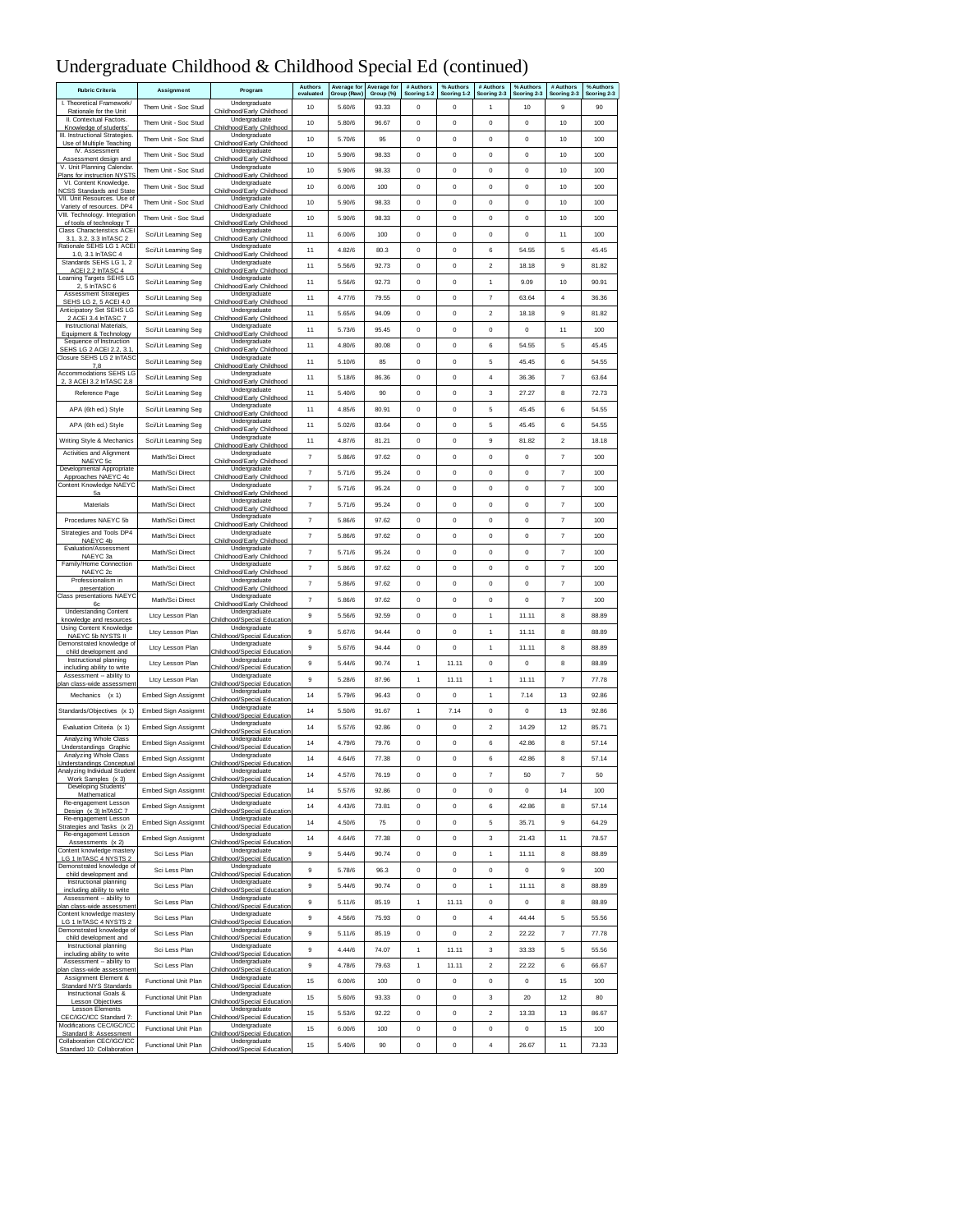## Undergraduate Phys Ed

| <b>Rubric Criteria</b>                                        | Assignment        | <b>Authors</b><br>evaluated | Average for<br>Group (Raw) | Average for<br>Group (%) | # Authors<br>Scoring 1-2 | % Authors<br>Scoring 1-2 | # Authors<br>Scoring 2-3 | % Authors<br>Scoring 2-3 | # Authors<br>Scoring 2-3 | % Authors<br>Scoring 2-3 |
|---------------------------------------------------------------|-------------------|-----------------------------|----------------------------|--------------------------|--------------------------|--------------------------|--------------------------|--------------------------|--------------------------|--------------------------|
| Design and implement short and                                | Unit Plan         | 16                          | 4.88/6                     | 81.25                    | 1                        | 6.25                     | 6                        | 37.5                     | 9                        | 56.25                    |
| long term plans that are linked to                            |                   |                             |                            |                          |                          |                          |                          |                          |                          |                          |
| Select or create appropriate<br>assessments that will measure | Unit Plan         | 16                          | 4.06/6                     | 67.71                    | $\overline{2}$           | 12.5                     | 9                        | 56.25                    | 5                        | 31.25                    |
| Use appropriate assessments to                                |                   |                             |                            |                          |                          |                          |                          |                          |                          |                          |
| evaluate student learning before,                             | Unit Plan         | 16                          | 4.19/6                     | 69.79                    | 4                        | 25                       | 5                        | 31.25                    | $\overline{7}$           | 43.75                    |
| Utilize the reflective cycle to                               | Unit Plan         | 16                          | 4.44/6                     | 73.96                    | $\overline{2}$           | 12.5                     | 6                        | 37.5                     | 8                        | 50                       |
| implement change in teacher                                   |                   |                             |                            |                          |                          |                          |                          |                          |                          |                          |
| Develop and implement                                         | Lesson Plan       | 12                          | 4.83/6                     | 80.56                    | $\mathbf 0$              | 0                        | 5                        | 41.67                    | $\overline{7}$           | 58.33                    |
| appropriate (e.g. measurable,                                 |                   |                             |                            |                          |                          |                          |                          |                          |                          |                          |
| Design and implement content                                  | Lesson Plan       | 12                          | 5.21/6                     | 86.81                    | $\mathbf 0$              | $\Omega$                 | -1                       | 8.33                     | 11                       | 91.67                    |
| that is aligned with lesson                                   |                   |                             |                            |                          |                          |                          |                          |                          |                          |                          |
| Plan and adapt instruction to                                 | Lesson Plan       | 12                          | 4.75/6                     | 79.17                    | $\mathbf{1}$             | 8.33                     | 4                        | 33.33                    | $\overline{7}$           | 58.33                    |
| diverse student needs, adding                                 |                   |                             |                            |                          |                          |                          |                          |                          |                          |                          |
| Plan and implement progressive                                | Lesson Plan       | 12                          | 5.08/6                     | 84.72                    | $\Omega$                 | $\Omega$                 | 5                        | 41.67                    | $\overline{7}$           | 58.33                    |
| sequential instruction that                                   |                   |                             |                            |                          |                          |                          |                          |                          |                          |                          |
| Design logical scope and<br>sequence of learning experiences  | Health Ed Less PI | 17                          | 4.53/6                     | 75.49                    | $\mathbf{1}$             | 5.88                     | 5                        | 29.41                    | 11                       | 64.71                    |
| Create appropriate and                                        |                   |                             |                            |                          |                          |                          |                          |                          |                          |                          |
| measurable learner objectives that                            | Health Ed Less PI | 17                          | 4.06/6                     | 67.65                    | $\mathbf{1}$             | 5.88                     | 8                        | 47.06                    | 8                        | 47.06                    |
| Select developmentally                                        |                   |                             |                            |                          |                          |                          |                          |                          |                          |                          |
| appropriate strategies to meet                                | Health Ed Less PI | 17                          | 4.24/6                     | 70.59                    | $\mathbf{1}$             | 5.88                     | $\overline{7}$           | 41.18                    | 9                        | 52.94                    |
| Align health education curricula                              | Health Ed Less PI | 17                          | 4.12/6                     | 68.63                    | $\mathbf{1}$             | 5.88                     | 9                        | 52.94                    | $\overline{7}$           | 41.18                    |
| with needs assessment data and                                |                   |                             |                            |                          |                          |                          |                          |                          |                          |                          |
| Use health information resources.<br>(AAHE 6A) (NYS III.1)    | Health Ed Less PI | 17                          | 5.00/6                     | 83.33                    | $\mathbf{1}$             | 5.88                     | $\mathbf 0$              | 0                        | 16                       | 94.12                    |
| UNIT PLAN COMPONENT Design                                    |                   |                             |                            |                          |                          |                          |                          |                          |                          |                          |
| and implement short and long                                  | Unit Plan         | $\mathbf{1}$                | 4.00/6                     | 66.67                    | $\mathbf 0$              | 0                        | $\mathbf{1}$             | 100                      | $\mathbf 0$              | 0                        |
| UNIT PLAN COMPONENT                                           |                   |                             |                            |                          |                          |                          |                          |                          |                          |                          |
| Demonstrate knowledge of current                              | Unit Plan         | $\mathbf{1}$                | 6.00/6                     | 100                      | $\mathbf 0$              | 0                        | $\mathbf 0$              | 0                        | $\mathbf{1}$             | 100                      |
| UNIT PLAN COMPONENT Select                                    | Unit Plan         | $\mathbf{1}$                | 5.00/6                     | 83.33                    | $\mathbf 0$              | 0                        | $\mathbf 0$              | $\mathbf 0$              | $\mathbf{1}$             | 100                      |
| or create appropriate                                         |                   |                             |                            |                          |                          |                          |                          |                          |                          |                          |
| UNIT PLAN COMPONENT Use                                       | Unit Plan         | $\mathbf{1}$                | 6.00/6                     | 100                      | $\mathbf 0$              | 0                        | 0                        | $\mathbf 0$              | $\mathbf{1}$             | 100                      |
| appropriate assessments to                                    |                   |                             |                            |                          |                          |                          |                          |                          |                          |                          |